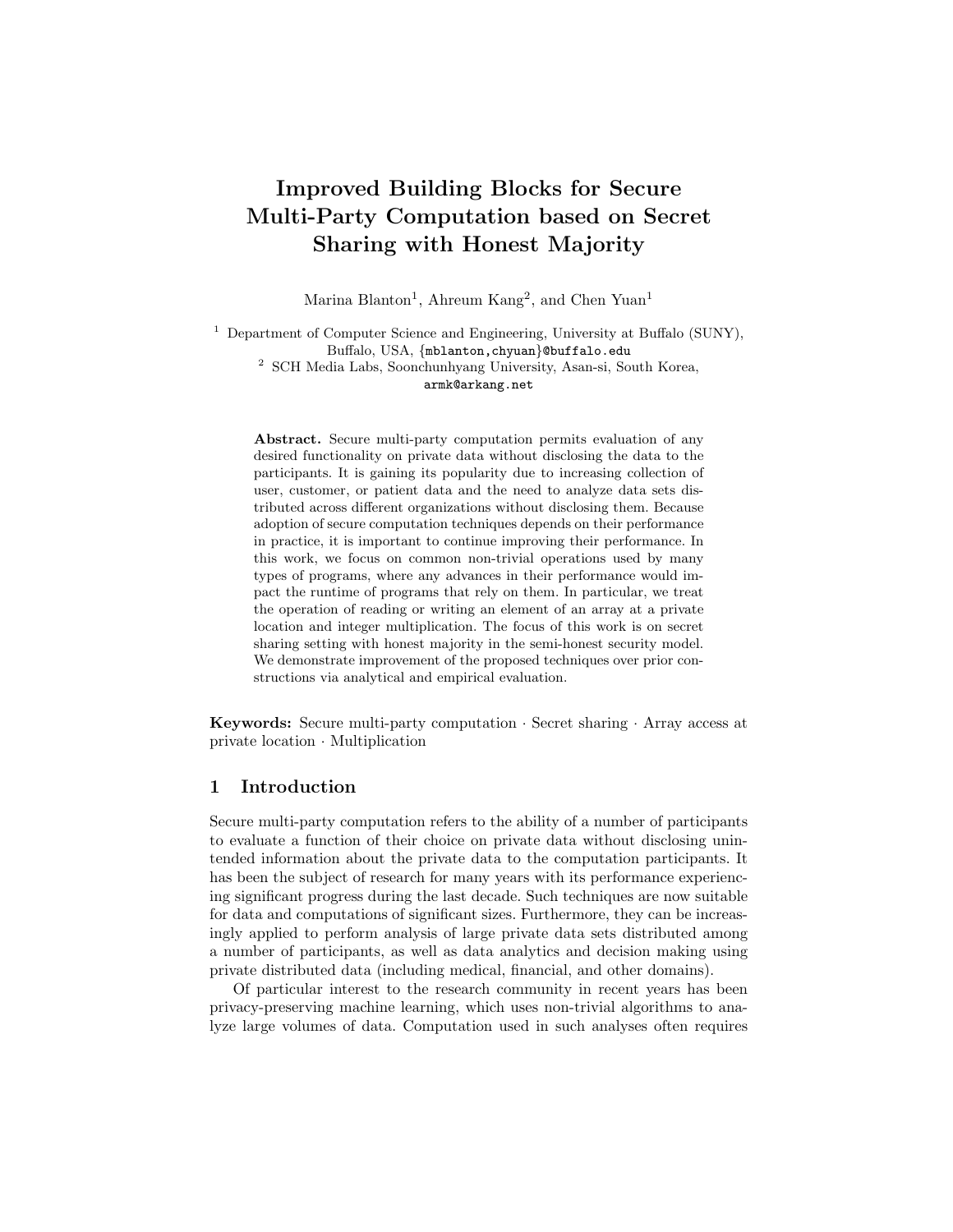#### 2 Marina Blanton, Ahreum Kang, and Chen Yuan

access to data at private locations, be it due to the nature of data representation, e.g., in the form of sparse data sets or due to the nature of the algorithm itself. When such operations are executed as part of secure computation on private data, we must employ data-oblivious (i.e., data-independent) constructions for realizing the operations to eliminate leakage of private information. In the case of accessing memory at a private location, we could either access each location of the data set or array or employ more complex randomized techniques such are Oblivious RAM (ORAM) for secure computation. The latter has lower asymptotic complexities as a function of the memory size, but are more complex to set up and invoke. As a result, the former approach known as linear scan outperforms known ORAM constructions for memory of small to medium sizes. While improved secure computation ORAM techniques in both two-party and multi-party settings are an active area of research, in this work we focus on improving performance of linear scan in the multi-party setting, which is also not an entirely straightforward operation.

In addition, we revisit the multiplication operation with optimizations in the computational (as opposed to information-theoretic) setting. While informationtheoretic security might be considered stronger than computational security, all known secure multi-party computation frameworks rely on secure channels for communications, which are instantiated with algorithms secure only in the computational setting. This makes any invocation of a secure multiplication protocol only computationally secure. Multiplication is a fundamental building blocks of many secure computation frameworks based on arithmetic circuits and is ubiquitously used for realizing more complex operations including linear scan.

Motivating example. Consider the problem of building an exact machine learning model such as a Bayesian network from a distributed data set located at different organizations (for instance, patient information located at different hospitals). A data set includes a number of attributes or features (e.g., age, gender, medical diagnosis, BMI, etc. in the case of medical data) with an instance of the data set corresponding to a user, customer, or patient. Constructing a model consists of determining correlation between different attributes based on instances located at different locations. This can be accomplished using the socalled variable assignment or parent assignment problem [23], which is the critical component of Bayesian network learning, Markov blankets identification and, more generally, feature selection [23, 19]. Correlation between different variables is commonly computed using the MDL score [28] which uses conditional entropy computation as part of the score calculation. This computation is heavy on the use of logarithms, with in this context must be evaluated on private inputs. In particular, the computation takes the form of  $log(X)$ , where X corresponds to the number of instances with a combination of specific values for some features (and thus is private), and the function is called extensively on different values of X. However, evaluating the logarithm function within a secure multi-party computation framework is expensive.

Our observation is that, instead of evaluating the logarithm function directly, we could build an alternative solution of much higher speed. In particular, be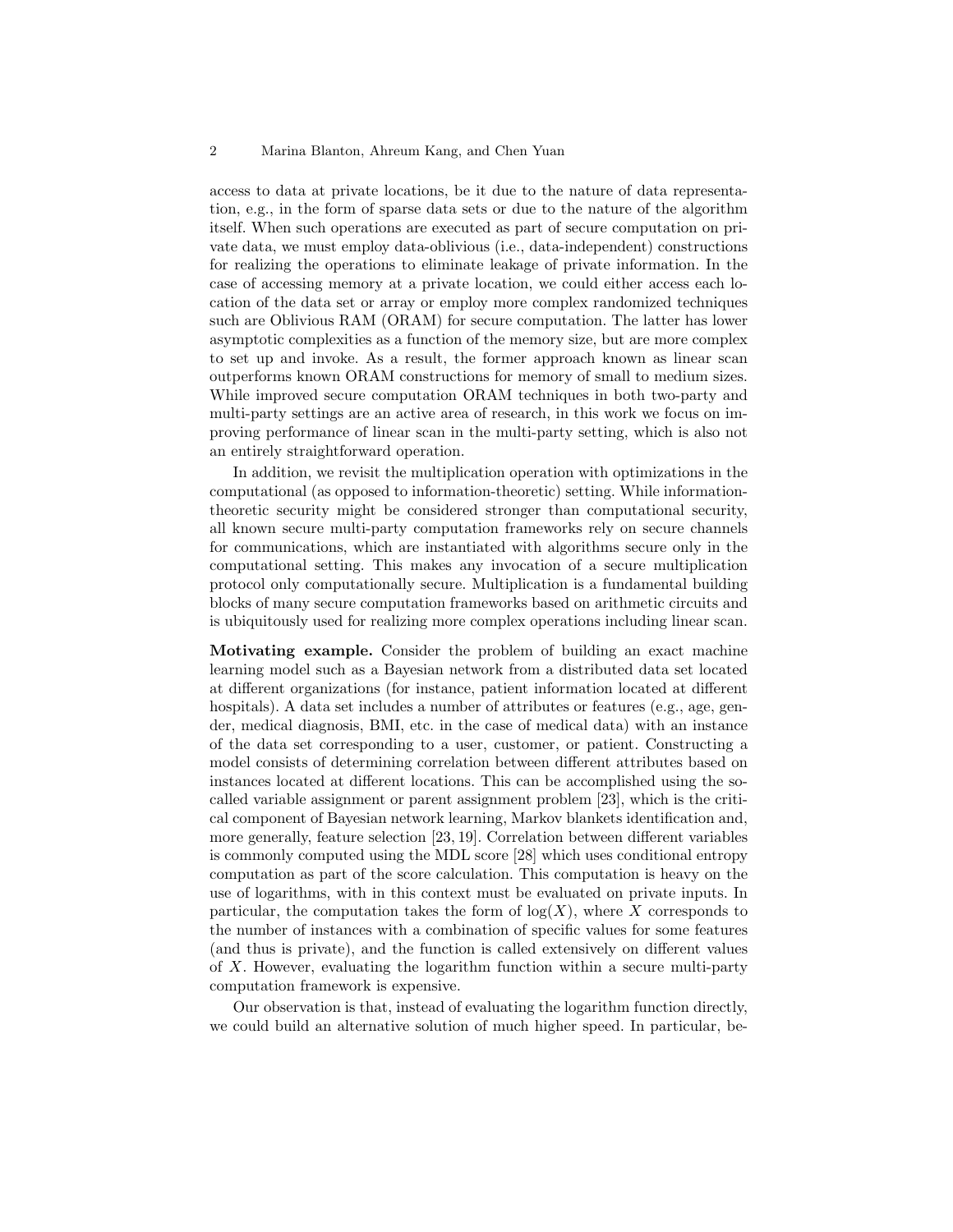cause  $X$  is integer and ranges between 0 and the (combined) data set size, we can pre-compute the values of  $log(i)$  for each i in that range and store the result in array A. Then executing  $log(X)$  would translate into retrieving the value of stored at the private location  $X$  of array  $A$ . When the size of the array (which is proportional to the number of data set instances) is not very large, a solution based on a linear scan would outperform other alternatives such as using ORAM or evaluating the logarithm function itself. In this work we thus revisit existing solutions to implementing read or write operations at private locations in the multi-party setting based on secret sharing (SS) and show that significant optimizations are possible.

Our contributions. In this work we develop new constructions for access to an array at a private location (read or write) that significantly outperform conventional implementations of this operations in the setting with honest majority based on secret sharing. We present a general construction which works for any number of computation participants  $n$  that uses conventional Shamir secret sharing. We also present a custom construction for the common case of three parties, which outperforms the general construction. Because it uses 2-out-of-2 additive secret sharing, we show how to convert between that representation and conventional three-party Shamir SS.

We also develop optimizations for the multiplication operation based on Shamir SS in the computational setting. We provide two constructions: the first has communication complexity linear in the number of parties  $n$  (i.e., constant per party) and practical performance. The second construction has communication complexity quadratic in the number of parties, but offers lower communication complexity for the important case of  $n = 3$  parties with a single field element transmitted by each party. This matches communication of the best known custom three-party multiplication protocols (designed for custom replicated secret sharing) from [3]. Our optimizations are tailored to the setting where the number of computational parties is small.

We implement our constructions on operations of varying sizes in the setting of the PICCO compiler [37] and show that they significantly outperform the previous implementations adopted by PICCO.

# 2 Related Work

Conventional implementations of performing an array access at a private location via a linear scan can be comparison-based or multiplexer-based as we further discuss in section 4. Optimizations to the simple solutions are available in both two-party setting based on garbled circuits (which does not directly apply to the content of this work) and in the multi-party setting. The closest to our work is the construction due to Laud [24] for array read, which is applicable to both Shamir SS and Sharemind framework. The goal of that work was to minimize the online work (which depends on the private inputs), while our goal is to minimize the overall work. As a result, the proposed solution from [24] has large round complexity. It also offers optimizations, the most effective of which is applicable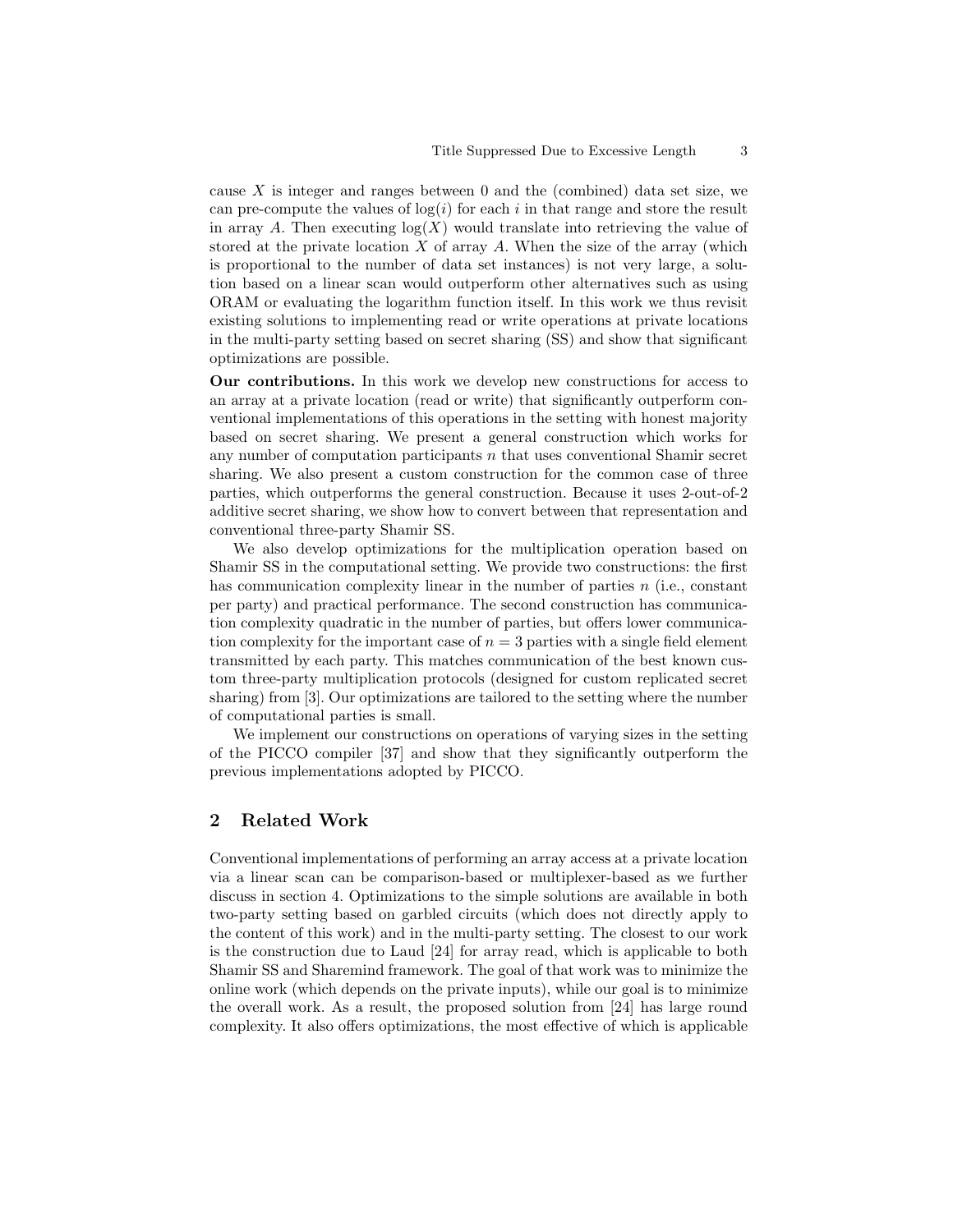only to the Sharemind framework. We draw a more detailed comparison to the construction from [24] and our solutions in section 4.

Laud [25] proposed efficient protocols for reading and writing elements of an array at private locations in parallel. The solution is based on sorting and for  $\ell$ parallel read requests to an array of size m has complexity  $O((m+\ell) \log(m+\ell))$ . Because the solution is non-trivial and was implemented in the Sharemind framework, we are unable to empirically compare its runtime to our constructions designed for Shamir SS. However, in section 6 we still provide a detailed comparison based on published timings, which indicates that the solution of [25] is benefitial only when both  $m$  and  $\ell$  are large.

Oblivious RAM [14, 26, 15] can also be used to realize array read or write at a private location, where a client outsources its private memory to a remote server without revealing any information including access patterns to the server. There are many results (see, e.g.,  $[30, 32, 30, 33, 27, 12]$ ) including publications in the multi-server setting (e.g., [31, 16]), but they are still not applicable to secure multi-party computation because the client's work is not distributed and the client has access to the data in the clear. In the context of ORAM for secure computation, SCORAM [35] was among the early constructions in the two-party setting, after which a number of improvements such as [34, 36, 10] followed. There are also multi-party or three-party constructions in different setting including [20, 21, 11, 18, 6]. These constructions become competitive with approaches based on a linear scan only for rather large array or dataset sizes. We compare performance of our solutions to the state-of-the-art ORAM in section 6.

Integer multiplication is a fundamental operation of any secure computation framework based on arithmetic circuits. Its original efficient implementation in Shamir SS is due to Gennaro et al. [13], while most recent version of multiplication for Sharemind can be found in [22]. The best known multiplication we are aware of is in a custom three-party replicated SS from [3], which we match with an n-party construction based on Shamir SS in this work. Additional information is provided in section 5.

# 3 Preliminaries

Secure multi-party computation. We consider the conventional secure multiparty setting with  $n$  computational parties, out of which at most  $t$  can be corrupt. We work in the setting with honest majority, i.e.,  $t < n/2$  and focus on security against semi-honest participants, in which the participants are trusted to follow the prescribed computation, but might attempt to learn unauthorized information based on the information they possess. We use the standard simulationbased security definition that requires that the participants do not learn any information beyond their intended output. We provide the formal security proofs of our protocols in the full version [5].

As customary with techniques based on SS, the set of computational parties does not have to coincide with (and can be formed independently from) the set of parties supplying inputs in the computation (input providers) and the set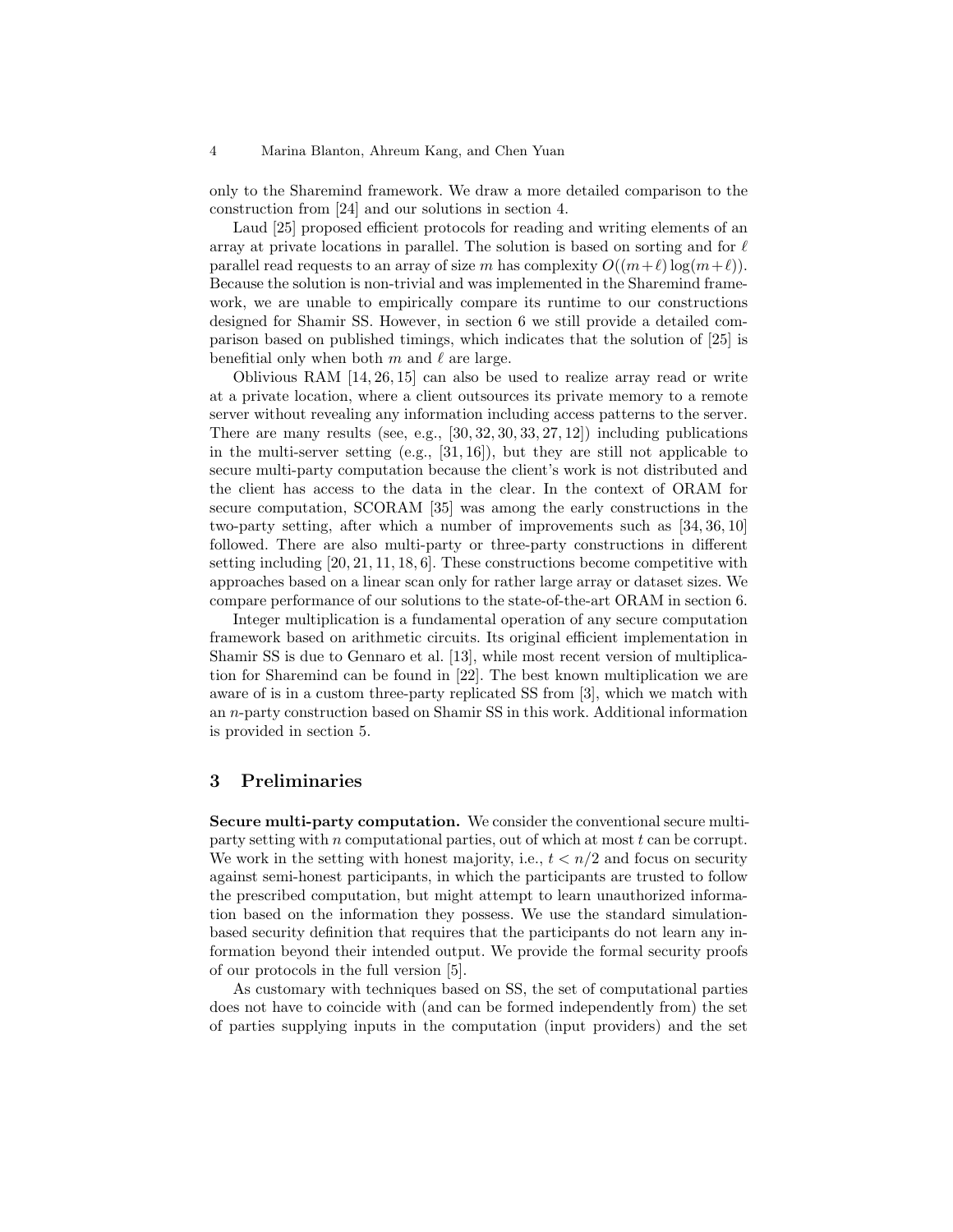of parties receiving output (output recipients). Then if a computational party learns no output, the computation should not reveal any information to that party. Consequently, if we wish to design a functionality that takes input in the secret-shared form and produces shares of the output, any computational party should learn nothing from protocol execution.

Secret sharing. A secret sharing scheme allows one to produce shares of secret x such that access to a predefined number of shares reveals no information about x. In the case of  $(n, t)$  threshold secret sharing schemes, there are n participants, each of whom receive their own shares. The security requirement is that possession of shares stored at any t or fewer parties reveals no information about  $x$ , while access to shares stored at  $t + 1$  or more parties allows for efficient reconstruction of  $x$ . We refer to this type of secret sharing as  $t$ -sharing. Of particular importance to secure multi-party computation is linear secret sharing schemes, which have the property that a linear combination of secret shared values can be performed locally on the shares.

**Shamir secret sharing.** Shamir secret sharing [29] (SSS) is an  $(n, t)$ -linear SS scheme with  $t < n/2$ , where computation takes places over a finite field  $\mathbb{F}$ . A secret value  $s \in \mathbb{F}$  is represented by a random polynomial of degree t with the free coefficient set to s. Each share of s corresponds to the evaluation of the polynomial on a unique non-zero point. Consequently, given  $t+1$  or more shares, the parties can reconstruct the polynomial and learn s using Lagrange interpolation. Possession of  $t$  or fewer shares, on the other hand, information-theoretically reveals no information about s. With this representation, computation of any linear combination of secret-shared values is performed locally by each party using its shares, while multiplication requires interaction.

In what follows, we use notation  $[x]$  to denote that the value of x is secret shared among the participants using (Shamir) t-sharing. We also let  $[x]_p$  denote the share of x stored at party  $p \in [1, n]$ . Because each secret-shared value is a field element, the size of the field F needs to be large enough to be able to represent values in the desired range. For example, to be able to support computation on k-bit integers, we must have that  $|\mathbb{F}| \geq 2^k$ . Furthermore, because we rely on certain building blocks from [7], some of them may place additional constraints on the field size (to increase the size by a certain amount) as specified in [7].

As customary in the literature, we measure performance in the number of elementary interactive operations (such as multiplication, opening the shares of private value, etc.) and the number of sequential operations, i.e., rounds. Local operations are not included in the cost due to their speed.

Replicated secret sharing. Replicated secret sharing (RSS) [17] is another type of linear secret sharing that can be used to realize  $(n, t)$ -threshold secret sharing (and can be defined for more general access structures  $\Gamma$ , but we limit our use to threshold structures only). RSS can be defined for any  $n \geq 2$  and any  $t < n$  and works over any finite ring. The RSS access structure uses the notion of qualified sets, which are all subsets of the participants who are permitted to reconstruct the secret (i.e., all subsets of  $t+1$  or more parties in our case), while all other subsets are called unqualified. To secret-share private  $x \in \mathbb{F}$  using RSS,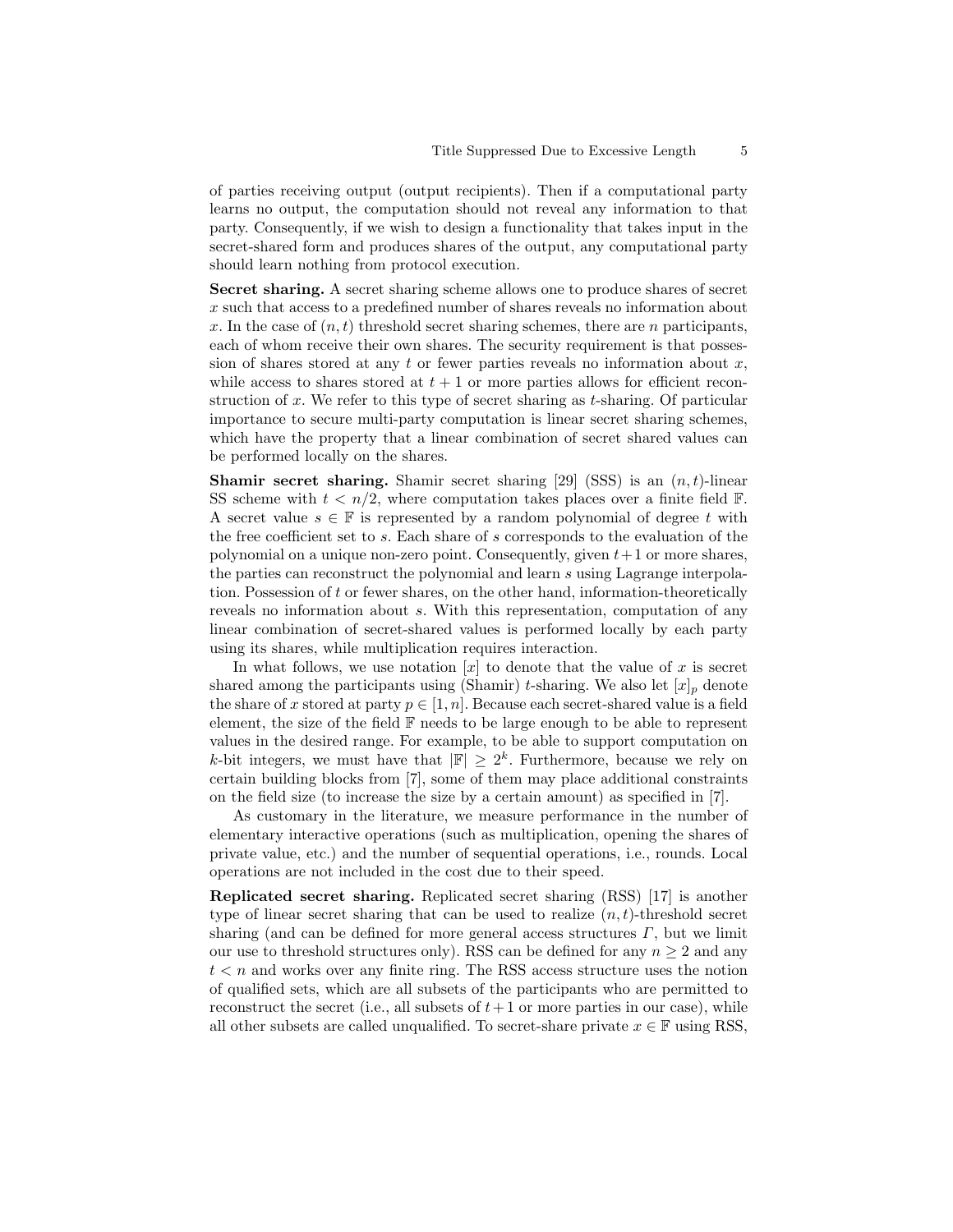we additively split it into shares  $x_T$  such that  $x = \sum_{T \in \mathcal{T}} x_T$  (in F), where  $\mathcal{T}$ consists of all maximal unqualified sets (i.e., all sets of t parties in our case). Then each party  $p \in [1, n]$  stores shares  $x_T$  for all  $T \in \mathcal{T}$  subject to  $p \notin T$ . In the general case of  $(n, t)$ -threshold RSS, the total number of shares is  $\binom{n}{t}$  with  $\binom{n-1}{t}$ shares stored by each party, which can become large as  $n$  and  $t$  grow. However, for small n, the number of shares is small (e.g., with both  $(3, 1)$  and  $(3, 2)$  RSS, there are the total of 3 shares).

An important optimization on which we rely is non-interactive evaluation of a pseudo-random function (PRF) using RSS in the computational (as opposed to information-theoretic) setting as proposed in [8]. In particular, [8] provide a mechanism for non-interactive generation of Shamir secret shares from RSSs as follows: suppose that shares of secret key  $k$  have been distributed to the parties according to a  $(n, t)$ -threshold RSS and let PRF :  $\{0, 1\}^k \times \{0, 1\}^* \to \mathbb{F}$ denote a pseudo-random function that takes a sufficiently large  $\kappa$ -bit key ( $\kappa$  is a security parameter). On input a, the parties collectively compute shares of  $x = \mathsf{PRF}_k(a) = \sum_{T \in \mathcal{T}} \mathsf{PRF}_{k_T}(a)$  (in  $\mathbb{F}$ ), where each party  $p \in [1, n]$  computes its (Shamir) share of x as  $[x]_p = \sum_{T \in \mathcal{T}, p \notin T} \mathsf{PRF}_{k_T}(a) \cdot f_T(p)$ . Here, for each  $T \in \mathcal{T}$ ,  $f_T$  refers to the unique polynomial of degree t such that  $f_T(0) = 1$  and  $f_T(p) = 0$ for each  $p \in T$ . We note that each (replicated) share  $k_T$  needs to be sufficiently long, while the computed (Shamir) shares  $[x]_p$  can be within a smaller field. We denote this operation by PRSS (pseudo-random secret sharing).

#### 4 Array Access at a Private Location

We next proceed with our constructions, which are in the honest majority setting based on Shamir SS. In this section we treat optimizations to array access at a private location, while the next section discusses integer multiplication.

Assume that we are given an array of m (private or public) elements  $a_0, \ldots, a_{m-1}$ and would like to retrieve the element  $a_i$  at a private index j. Conventional implementations of this functionality via linear scan include (i) privately comparing j to every integer in the range  $[0, m-1]$  to compute m bits and computing the dot product of the resulting bits and the array elements and (ii) bit-decomposing the index and using a multiplexer to retrieve the desired element. The latter approach was implemented in the PICCO compiler [37] using conventional Shamir secret sharing arithmetic, while the former was later shown to be slightly faster for this setting [4]. Array write is implemented similarly, where instead of computing the dot product (i.e., a sum of products), we update each element of the array based on the result of an individual product. A similar logic is used for the multiplexer-based approach as well.

#### 4.1 General Construction

Our starting point for improving the general solution was the first traditional approach above where we privately compare  $j$  to each position of the array and retrieve the element for which the result of the comparison was true. If we let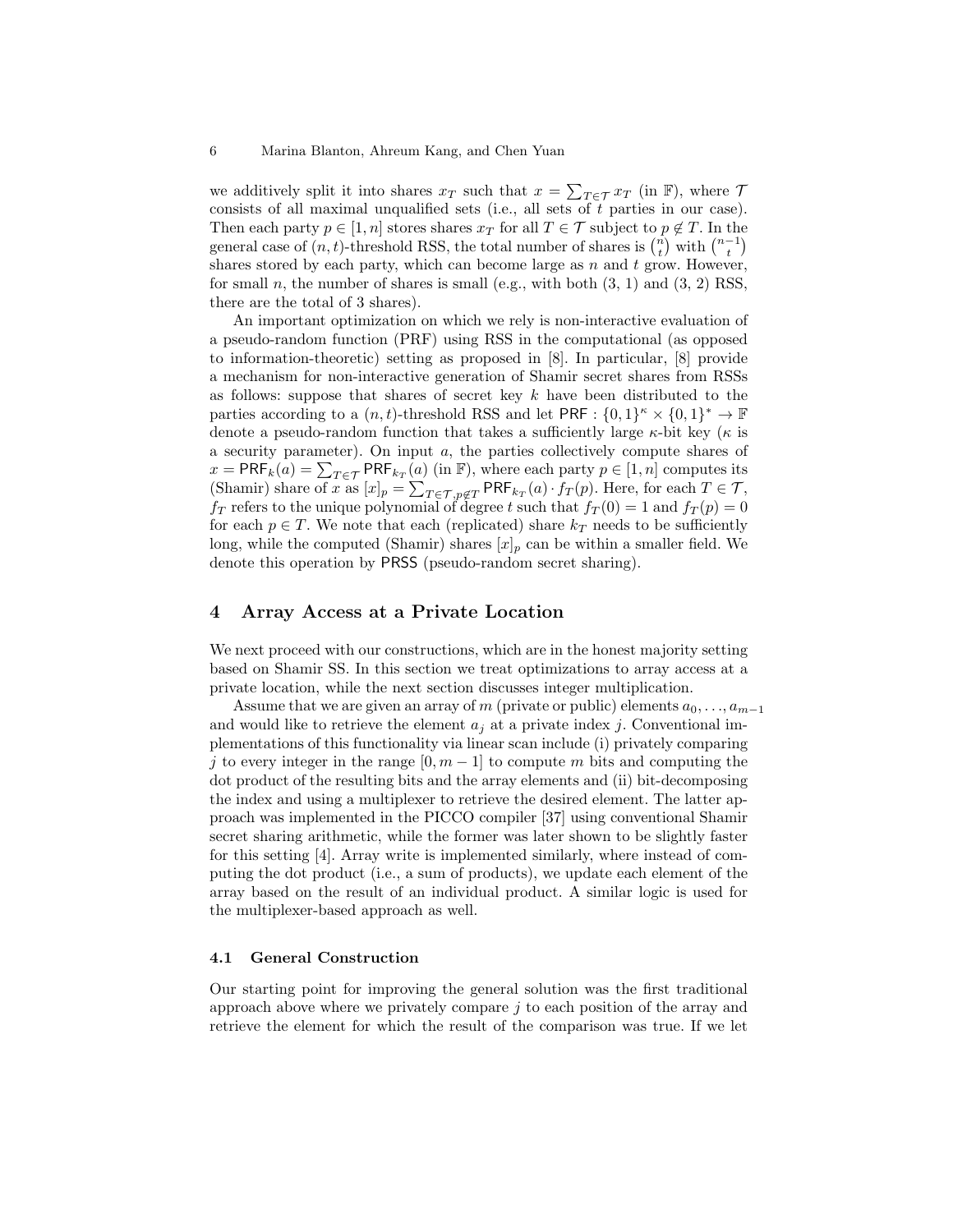EQ denote the operation of privately comparing two integers for equality with at least one of them being private, this operation can be represented as follows:  $[b] \leftarrow$  ArrayRead( $\langle [a_0], \ldots, [a_{m-1}]\rangle, [j]$ )

- 1. for  $i = 0$  to  $m 1$ , compute in parallel  $[c_i] \leftarrow \mathsf{EQ}([j], i);$
- 2.  $[b] \leftarrow \sum_{i=0}^{m-1} [c_i] \cdot [a_i];$
- 3. return [b];

This computation is written for an array of private elements, but when the elements are public, the computation proceeds similarly. To turn this into the write operation where we write value  $w$  at private location  $j$ , one would use:

- $[b] \leftarrow$  ArrayWrite( $\langle [a_0], \ldots, [a_{m-1}]\rangle, [j], [w]$ )
- 1. for  $i = 0$  to  $m 1$ , compute in parallel  $[c_i] \leftarrow \mathsf{EQ}([j], i);$
- 2. for  $i = 0$  to  $m 1$ , compute in parallel  $[b_i] \leftarrow [c_i]([w] [a_i]) + [a_i]$ ;
- 3. return  $[b_0], \ldots, [b_{m-1}];$

The second line here implements branching based on the value of  $c_i$  to use either w or  $a_i$ , as in  $[b_i] \leftarrow [c_i] \cdot [w] + (1 - [c_i]) [a_i]$ , and is rewritten to lower the number of multiplications. The cost of both ArrayRead and ArrayWrite is heavily dominated by the cost of comparison EQ.

To optimize performance of this operation, our first observation stems from the fact that j is compared to all index values between 0 and  $m-1$  and, as a result, part of the computation might be redundant. To determine whether this might be the case, let us look at the details of the secure equality operation EQ. The most efficient constant-round equality protocol in our setting is due to Catrina and de Hoogh [7], which we specify below. It proceeds by comparing a single private integer  $a$  to 0 and is denoted by **EQZ**. To compare  $a$  to  $b$ , one would enter their difference  $a - b$  as the input to the protocol. The algorithm also takes a second argument, which is the bitlength  $k$  of the first operand  $a$ .

- $[b] \leftarrow \textsf{EQZ}([a], k)$
- 1. ([r'], [r], [r<sub>k−1</sub>], ..., [r<sub>0</sub>]) ← PRandM(k, k);
- 2.  $c \leftarrow \text{Open}([a] + 2^k[r'] + [r]);$
- 3.  $(c_{k-1},...,c_0)$  ← Bits $(c, k)$ ;
- 4. for  $i = 0$  to  $k 1$  do  $[d_i] \leftarrow c_i + [r_i] 2c_i[r_i]$ ;
- 5.  $[b] \leftarrow 1 \text{KOr}([d_{k-1}], \ldots, [d_0]);$

6. return  $[b]$ ;

Here, the operation PRandM(k,  $\alpha$ ) assumes that we work with k-bit integers and generates a  $(k+\rho)$ -bit random integer for a statistical security parameter  $\rho$ , the  $\alpha$  least significant bits of which are available in the bit-decomposed form. The returned result is the shares of  $\alpha$  random bits  $r_0, \ldots, r_{\alpha-1}, \alpha$ -bit  $r = \sum_{i=0}^{\alpha-1} 2^i r_i$ , and  $(k + \rho - \alpha)$ -bit integer r'. The Open function reveals the value of its private argument.  $Bits(c, \alpha)$  simply returns the  $\alpha$  least significant bits of its public argument  $c$ . Lastly, KOr computes the  $k$ -ary OR of its  $k$  private input bits.

This operation hides the value of a by adding large random  $2^k \cdot r' + r$  to it and opening the sum.<sup>3</sup> Because the bits of r are available (as  $r_0$  through  $r_{k-1}$ ),

 $\frac{3}{3}$  Because the original EQZ in [7] was designed for signed k-bit integers, it also specified to add  $2^{k-1}$  to the value being opened, to move the input into the positive range.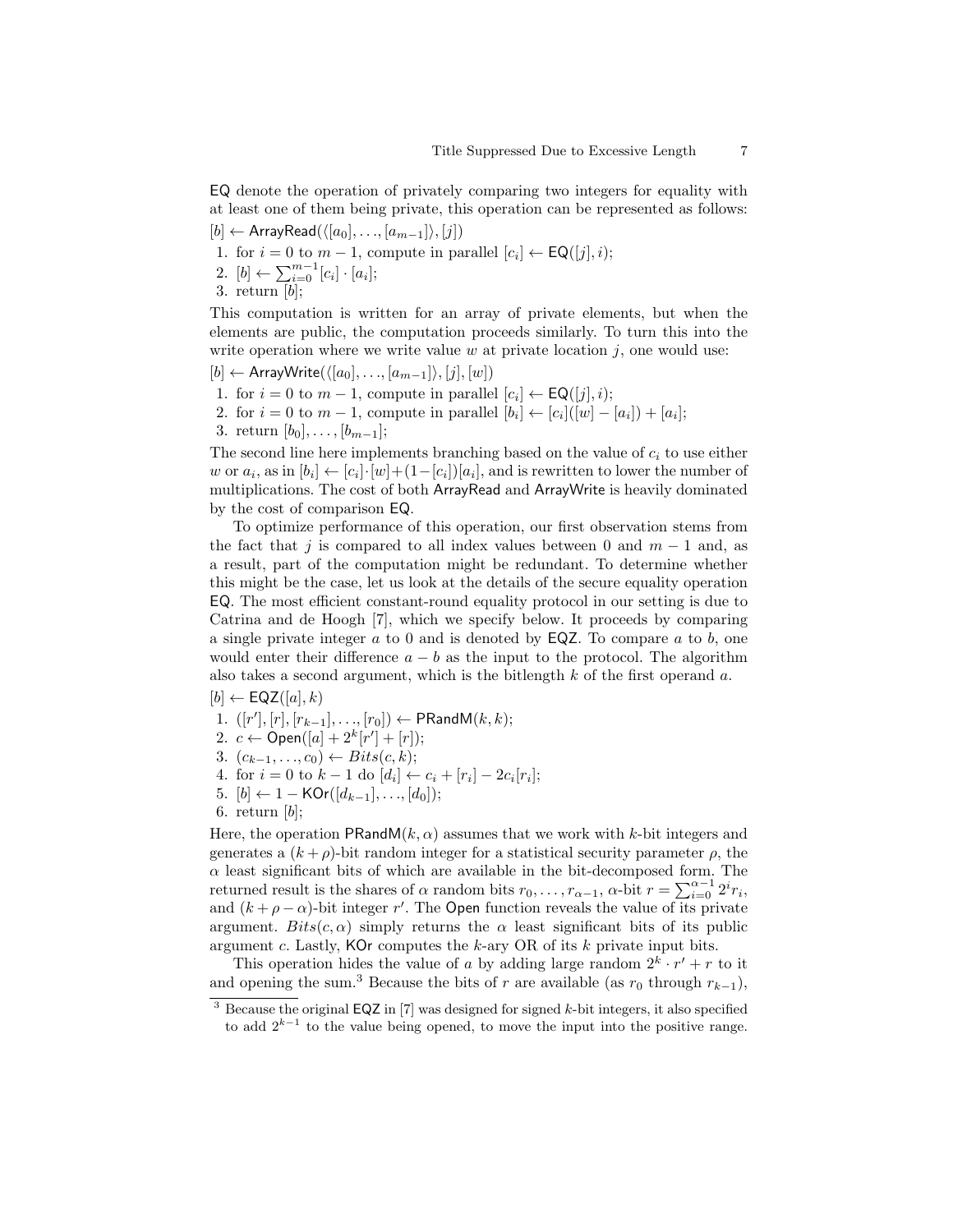the remaining computation can efficiently compute the bits of  $a$  (in step 4) and consequently test whether at least one of them is  $1$  (in step 5) using  $k$ -ary OR of k bits. The cost of this operation is dominated by PRandM which contributes k (parallel) interactive operations, while KOr costs  $4 \log(k)$  and Open costs 1 interactive operation, respectively. The overall number of rounds is 4.

When we compare private j to all possible indices i in the set, we invoke  $EQZ$ on inputs  $j-i$ , the adjacent values of which differ by 1. This introduces significant inefficiencies because expensive generation of random bits is invoked for each  $i$ to protect related values with a known difference. This means that, instead of generating independent random bits for each  $j - i$  via a new call to PRandM, we could execute this function once, protect  $j$  using the random values as in step 2 above, and open this protected value as c. Given the protected value c of  $j$ , we can then form protected values of  $j - i$  by computing  $c - 0, c - 1, \ldots, c - (m - 1)$ if we assume that i ranges from 0 to  $m-1$ . In other words, the computation for array read with a private index becomes:

 $[b] \leftarrow$  ArrayRead( $\langle [a_0], \ldots, [a_{m-1}]\rangle, [j]$ )

- 1. ([r'], [r], [ $r_{\log m-1}$ ], ..., [r<sub>0</sub>]) ← PRandM(log m, log m);
- 2.  $c \leftarrow \mathsf{Open}([\overline{j}] + 2^{\log m}[r'] + [r]);$
- 3. for  $i = 0$  to  $m 1$ , compute in parallel
	- (a)  $v \leftarrow c i$ ;
	- (b)  $(v_{\log m-1}, \ldots, v_0) \leftarrow Bits(v, \log m);$
	- (c) for  $\ell = 0$  to log  $m 1$ , compute in parallel  $[d_{\ell}] \leftarrow v_{\ell} + [r_{\ell}] 2v_{\ell}[r_{\ell}];$
	- (d)  $[b_i] \leftarrow 1 \text{KOr}([d_{\log m-1}], \dots, [d_0])$ ;
- 4.  $[b] \leftarrow \sum_{i=0}^{m-1} [b_i] \cdot [a_i];$

5. return 
$$
[b]
$$
;

This optimization reduces the cost of array read from  $m(\log m+4 \log \log m+1)+1$ interactive operations in 5 rounds to  $4m \log \log m + \log m + 2$  in 5 rounds. Alternatively, we could use a simple tree-like implementation of KOr with  $\log m-1$  interactive operations in  $\log \log m$  rounds, which makes the complexity of ArrayRead be  $m(\log m - 1) + \log m + 1$  in  $\log \log m + 2$  rounds.

This, however, still appears redundant because the bits of v, and consequently bits d provided as input into the k-ary OR in step  $3(d)$ , are often reused from one loop iteration i to another. For example, we know that c and  $c - 1$  are going to differ in their least significant bits, but a number of most significant bits might be the same. Also, because the bitlength of j is  $\log m$ , we know that most of (or all) possible combinations of  $\log m$  bits will be used in KOr across all i. In other words, for any given  $v$ , its *i*th bit will be either the *i*th bit of  $c$  or its complement, and most of all possible  $2^{\log m}$  combinations of bits will be used across all is to form vs. To combat this inefficiency, we design a new efficient mechanism for computing OR of all possible combinations of bits and then incorporate it in the private lookup protocol.

In our application, we use only non-negative values and let the entire  $k$ -bit space be occupied by them. For that reason, one should omit adding  $2^{k-1}$ .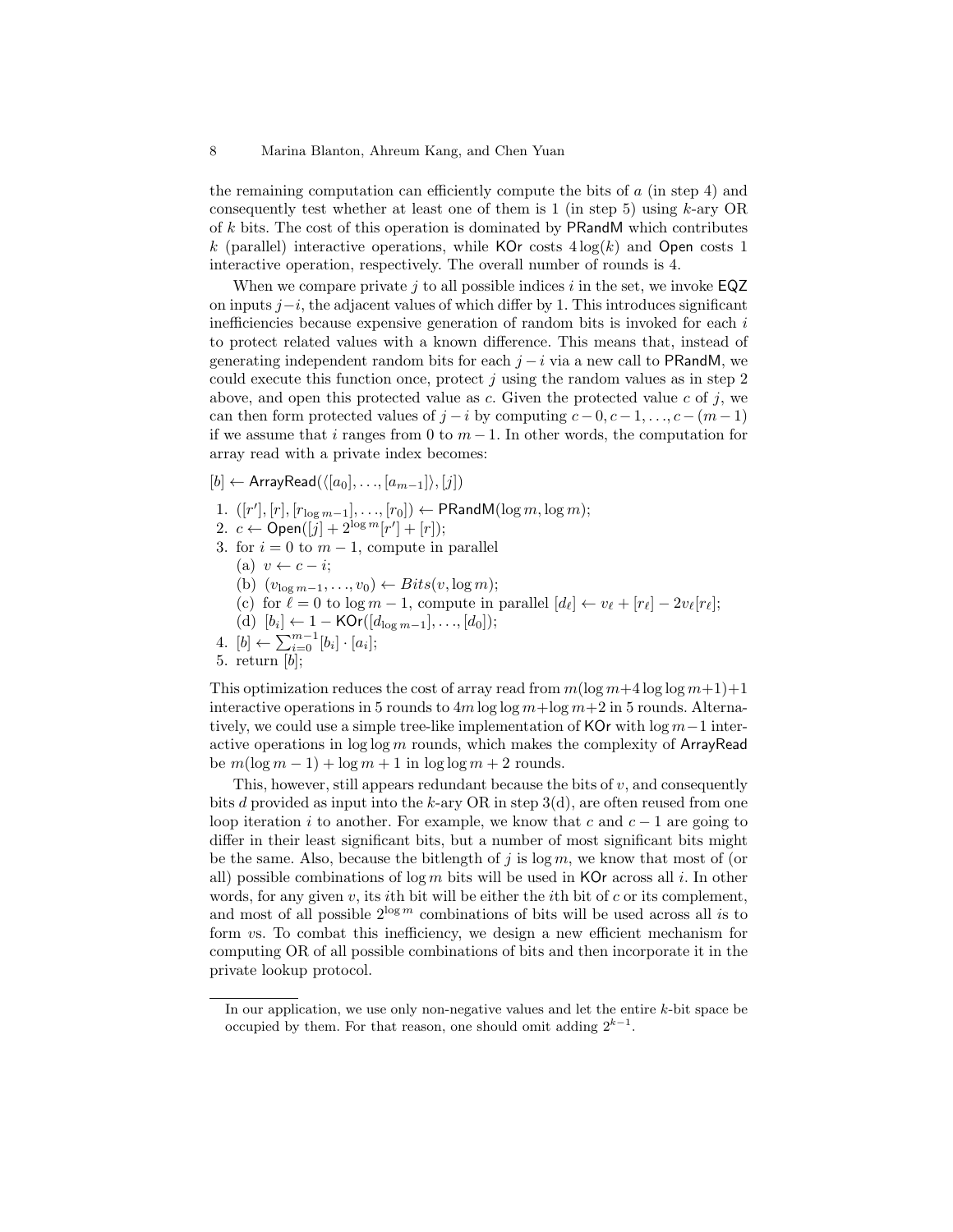Our algorithm for computing ORs of bits uses a divide-and-conquer approach, where we split the original size into two halves, recurse on each half, and then assemble the result. It is denoted as  $AllOr$  and given below. On input k bits  $d_i$ , it computes  $2^k$  k-ary ORs of the form  $\bigvee_{i=0}^{k-1} c_i$ , where  $c_i$  is either  $d_i$  or its complement  $\neg d_i$ .

$$
\langle [b_0], \ldots, [b_{2^k-1}] \rangle \leftarrow \text{AllOr}([d_{k-1}], \ldots, [d_0])
$$
\n1. if  $(k = 1)$  return  $\langle [d_0], 1 - [d_0] \rangle$ ;  
\n2. else  
\n3.  $\ell \leftarrow \lfloor k/2 \rfloor$ ;  
\n4.  $[u_0], \ldots, [u_{2^{\ell}-1}] \leftarrow \text{AllOr}([d_{\ell-1}], \ldots, [d_0])$ ;  
\n5.  $[v_0], \ldots, [v_{2^{k-m}-1}] \leftarrow \text{AllOr}([d_{k-1}], \ldots, [d_{\ell}])$ ;  
\n6. for  $i = 0$  to  $2^{k-\ell} - 1$  and  $j = 0$  to  $2^{\ell} - 1$ , compute in parallel  $[b_{2^{\ell}i+j}]$   
\n $[v_i] + [u_j] - [v_i] \cdot [u_j];$   
\n7. return  $\langle [b_0], \ldots, [b_{2^k} - 1] \rangle$ ;

To integrate this solution into our array read protocol, we apply AllOr to the bits  $r_i$ s computed in step 1 of the last variant of ArrayRead and, as before, reveal the value of j protected by r; let the  $\log m$  least significant bits of the protected value be denoted by  $c'$ . The intuition is now that the computed  $k$ ary ORs correspond to all possible  $k$ -ary ORs over all  $k$ -bit integers "shuffled" based on the value of r and the only OR that evaluates to 0 will be at position r. This means that if we would like to know whether, e.g.,  $j = 0$ , we need to test whether  $c' = r$  or, equivalently, whether the c'th position in the array of k-ary ORs corresponds to 0. Similarly, for testing whether  $j = i$ , we test whether  $c' = r + i$  (or, equivalently, whether  $r = c' - i$ ) and retrieve the  $(c' - i)$ <sup>th</sup> value in the returned array. Lastly, because we need a single OR evaluate to 1 with the remaining values being 0, we complement the result of the AllOr operation. (Note that the original implementation of **EQZ** from [7] computes  $c \oplus r$  instead of  $c - r$  prior to calling KOr using a more complex logic to show correctness of the algorithm, but the same approach does not work in our case.) We obtain the following solution:

 $[b] \leftarrow$  ArrayRead( $\langle [a_0], \ldots, [a_{m-1}]\rangle, [j]$ )

- 1. ([r'], [r], [ $r_{\log m-1}$ ], ..., [r<sub>0</sub>]) ← PRandM(log m, log m);
- 2.  $\langle [b_0], \ldots, [b_{2^{\log m}-1}] \rangle$  ← AllOr $([r_{\log m-1}], \ldots, [r_0])$ ;
- 3. for  $i = 0$  to  $2^{\log m} 1$ ,  $[b_i] = 1 [b_i]$ ;
- 4. *c* ← Open( $[j]$  +  $2^{\log m}[r']$  +  $[r]$ );
- 5.  $c' \leftarrow c \mod 2^{\log m};$
- 6.  $[b] \leftarrow \sum_{i=0}^{m-1} [b_{c'-i \bmod 2^{\log m}}] \cdot [a_i];$
- 7. return  $[b]$ ;

To realize the write operation with private index  $j$ , we replace line 6 of ArrayRead above with the computation  $[d_i] \leftarrow [b_{c'-i \bmod 2^{\log m}}]([w] - [a_i]) + [a_i]$  for  $i =$  $0, \ldots, m-1$ , where, as before, [w] corresponds to the value being written, and return the updated array  $[d_0], \ldots, [d_{m-1}].$ 

The cost of ArrayRead is dominated by that of the AllOr protocol. The recurrence in AllOr can be specified as  $T(k) = 2T(k/2) + 2^k$ . Thus, the function

 $\leftarrow$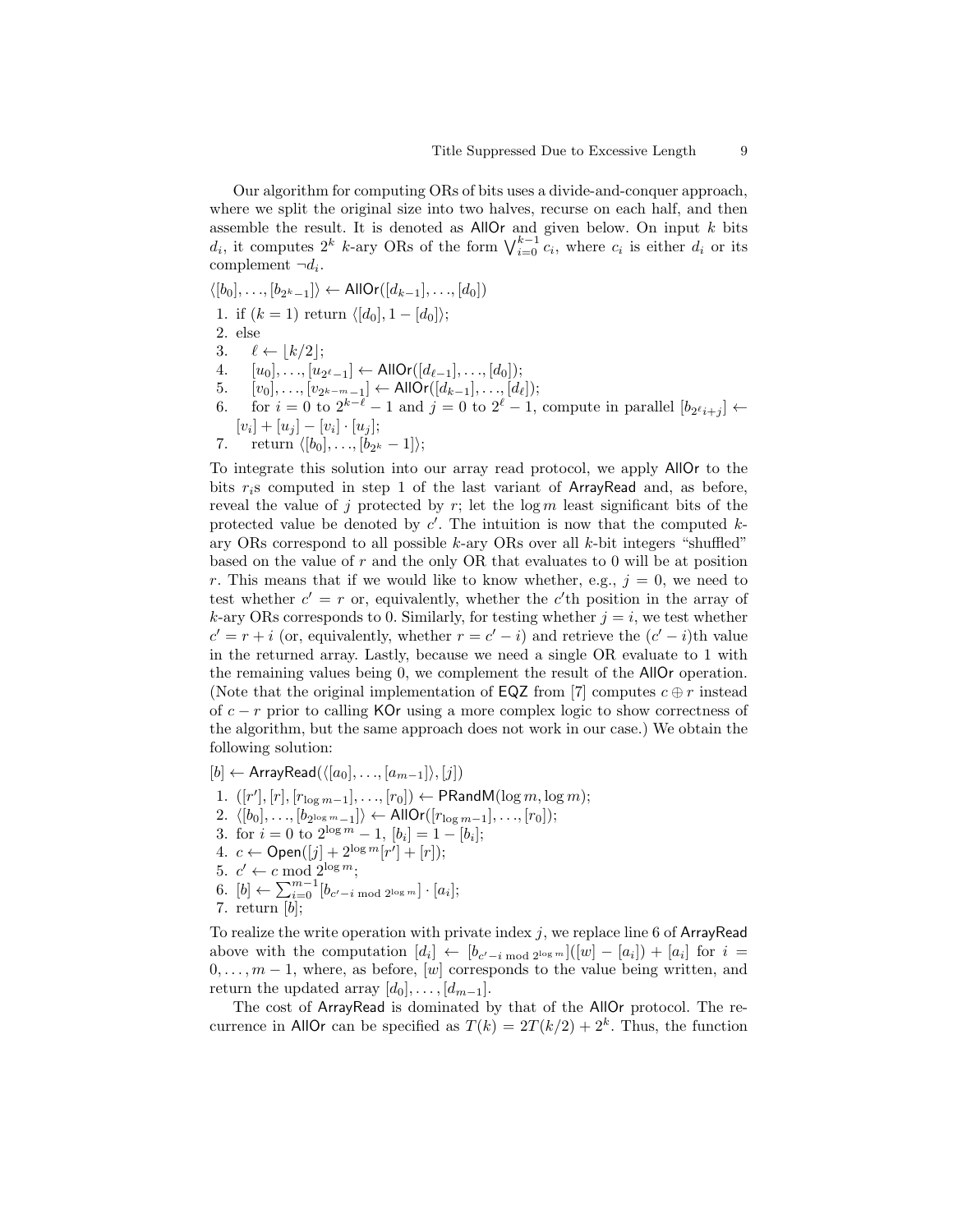#### 10 Marina Blanton, Ahreum Kang, and Chen Yuan

has complexity  $\Theta(2^k)$  or, equivalently,  $\Theta(m)$  where  $k = \log m$ . Furthermore, the constant behind the asymptotic notation is low and the number of interactive operations per array element reduces as the array size increases. For example, with  $m = 2<sup>4</sup>$ , AllOr executes 1.5 multiplications per array element (i.e., 24), with  $m = 2<sup>8</sup>$ , it is  $< 1.19$  multiplications per array element, and with  $m = 2<sup>16</sup>$ , it is  $< 1.01$  per array element. The remaining steps in ArrayRead contribute  $\log m + 2$ interactive operations. The round complexity of AllOr with  $\log m$ -bit argument is  $\log \log m$ , which means that the overall number of rounds of ArrayRead is  $\log \log m + 3$ . Furthermore, the first three steps can be precomputed, which makes the online number of rounds to be 2 and the online number of interactive operations is also 2. Implementing array write at a private location increases the total (and online) number of interactive operations by  $m-1$  without affecting round complexity.

An alternative solution for this operation developed by Laud in [24] uses  $m+3$ interactive operations in  $m+3$  rounds<sup>4</sup> in the Shamir SS setting, where most of the work can be carried offline with the online work being 3 interactive operations in 3 rounds. The linear round complexity is however prohibitive, especially in the WAN setting. The round complexity of the array read from [24] can be reduced to a constant at the cost of increasing the number of multiplications by several times, at which point our construction is attractive and uses only a fraction of that cost. Thus, we offer practical performance improvement over known results.

To demonstrate security, we note that all instructions are input-independent and follow a similar structure to that of EQZ from [7]. All steps operate on shares except step 4, in which the value of  $c$  is revealed. The value of  $c$  corresponds to private j protected by a random value at least  $\rho$  bits longer than j. This means that the probability that any information is revealed about  $j$  is negligible in the security parameter  $\rho$  and is therefore acceptable. This implies that we are able to simulate the adversarial view without access to the inputs; see [5] for detail.

#### 4.2 Custom Three-Party Construction

We also provide a second construction which is designed to work only with  $n = 3$ parties using custom computation, but offers superior performance compared to the general construction. Our second construction uses 2-out-of-2 additive secret sharing, which means that if we would like to use it together with a standard SS framework such as Shamir SS, we need to convert between the two representations. We provide the conversion procedures in the full version [5].

In what follows, we use notation  $\llbracket x \rrbracket$  to denote that the value of  $x \in \mathbb{F}$  is secret shared using 2-out-of-2 additive secret sharing. We note that this solution works over any finite ring, which has performance benefits such as using native hardware implementations of arithmetic in  $\mathbb{Z}_{2^k}$  for some k. For the purposes of this work, we let computation to be over a finite field to be compatible with other constructions we propose.

<sup>4</sup> This information is not explicitly provided in [24], but rather is deduced by us.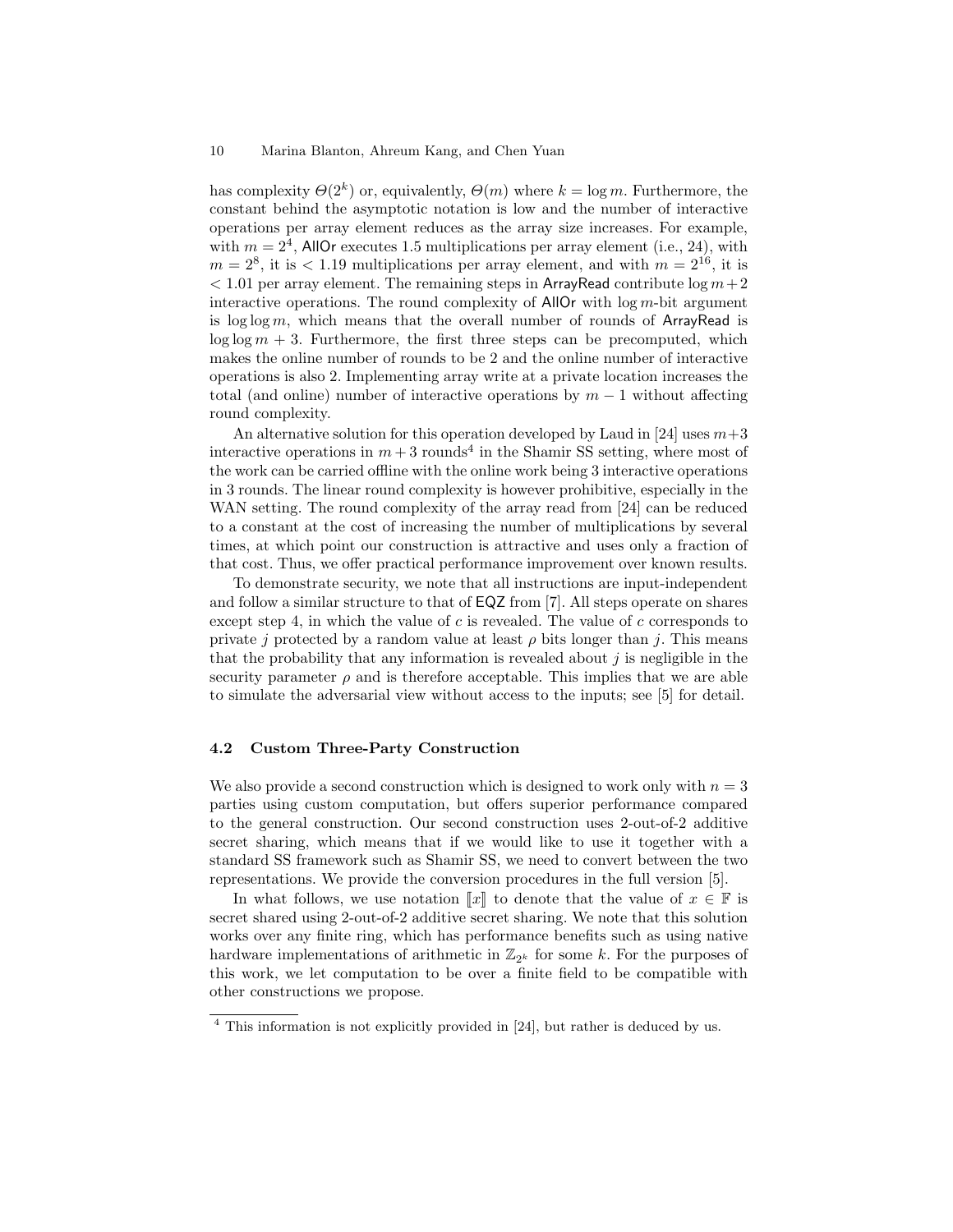Because in this representation the shares are held by two parties out of three, for concreteness of the presentation, we let the notation include the parties holding the shares. Thus, we use  $[\![x]\!]_{p_1p_2}$  to indicate that the value is split between parties  $p_1, p_2 \in [1, 3]$  with  $p_1 \neq p_2$ . For example, we might use  $[\![x]\!]_{12}$ . Then notation  $[x]_{p_1}$  and  $[x]_{p_2}$  denotes the shares when x is secret shared as  $[x]_{p_1p_2}$ .

In our construction, the data set is originally additively shared between parties 1 and 2 (i.e., we have  $[\![a_0]\!]_{12}, \ldots, [\![a_{m-1}]\!]_{12}$ ). The private index j can be secret-shared using any linear SS scheme and for simplicity we assume it is shared using Shamir SS as  $[j]$ . The intuition behind our solution is that the data set is rotated by a private number of positions and the value of  $j$  gets adjusted by that value. Then the parties who do not have information about the entire amount of rotation learn the modified value of  $j$  and read the element at that position. To implement this idea, we need to be careful to ensure that reading the element is performed on the shares to prevent any single party from having access to the read element. And at the same time we must enforce that the parties with cleartext access to the modified  $j$  do not know by which value  $j$  was modified from its original value.

To realize this intuition, we instruct parties 1 and 2 to rotate their shares of the data set by random amount  $r_1 \in \mathbb{Z}_m$  known only to the two of them. Next, party 1 re-shares its shares of the data set between parties 2 and 3, which makes the rotated data set to be shared between these two parties. Now parties 2 and 3 again rotate the shared data set by random amount  $r_2$  known only to the two of them, after which party 2 re-shares its data set shares among parties 1 and 3. At this point, the data set has been rotated by  $r_1 + r_2$  and is shared between parties 1 and 3, neither of whom knows the value of  $r_1 + r_2$ . Thus, we open  $h = (j + r_1 + r_2)$  mod m to parties 1 and 3 who consequently retrieve the element at position  $h$  in their data sets and return their share as the output.

In our solution, we propose that the parties generate  $r_1$  and  $r_2$  non-interactively using a shared seed to a pseudo-random generator. That is, parties 1 and 2 share key  $k_{12}$ , while parties 2 and 3 share key  $k_{23}$ . Because generation of  $r_1$  and  $r_2$  is a one-time cost independent of the set size, any other suitable mechanism for agreeing on these values will work (e.g., if one wants to maintain informationtheoretic security of the protocol). The computation then proceeds as follows:

- $[[b] \leftarrow$  ArrayRead( $\langle [[a_0]]_1_2, \ldots, [[a_{m-1}]]_1_2 \rangle, [j])$
- 1. Parties 1 and 2 agree on random  $r_1 \in \mathbb{Z}_m$  and locally rotate their shares as  $\langle [a_{r_1}]_p, \ldots, [a_{m-1}]_p, [a_0]_p, \ldots, [a_{r_1-1}]_p \rangle \leftarrow \langle [a_0]_p, \ldots, [a_{m-1}]_p \rangle$ , where  $p \in [1, 2]$ , and also let  $[h] \leftarrow [j] + r_1$ .
- 2. Party 1 randomly generates  $s_i \in \mathbb{F}$  for  $i \in [0, m-1]$  and sends  $\langle s_0, \ldots, s_{m-1} \rangle$ to party 2, who consequently sets  $[[a_i]]_2 = [[a_i]]_2 + s_i$  for  $i \in [0, m-1]$ .<br>Party 1 sets  $[[a']_2 = [[a_i]]_2 + [a_i]_2 = [[a_i]]_2 + s_i$  for  $i \in [0, m-1]$ .
- 3. Party 1 sets  $[[a'_i]]_3 = [[a_i]]_1 s_i$  for  $i \in [0, m-1]$  and sends  $\langle [[a'_0]]_3, \ldots, [[a'_m]_3] \rangle$ to party 3.
- 4. Parties 2 and 3 agree on random <sup>r</sup><sup>2</sup> <sup>∈</sup> <sup>Z</sup>m, locally rotate shares <sup>h</sup>J<sup>a</sup> 0 r2 <sup>K</sup><sup>p</sup>, . . .,
- $[a'_{m-1}]_p, [a'_0]_p, \ldots, [a'_{r_2-1}]_p \rangle \leftarrow \langle [a'_0]_p, \ldots, [a'_{m-1}]_p \rangle$ , and let  $[h] \leftarrow [h] + r_2$ .<br>5. Party 2 randomly generates  $s'_i \in \mathbb{F}$  for  $i \in [0, m-1]$  and sends  $\langle s'_0, \ldots, s'_{m-1} \rangle$ to party 3, who consequently sets  $\llbracket a_i'' \rrbracket_3 = \llbracket a_i' \rrbracket_3 + s_i'$  for  $i \in [0, m - 1]$ .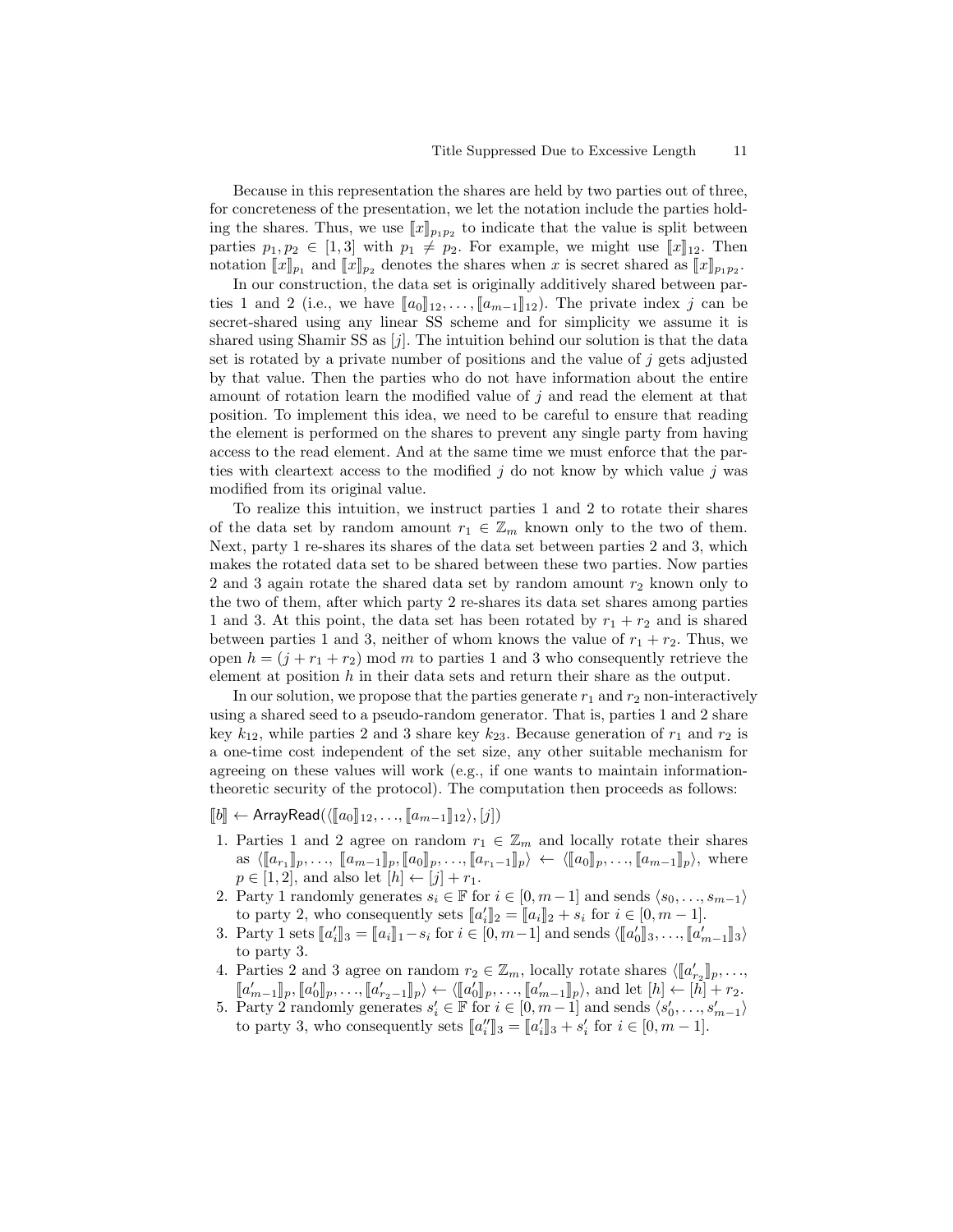- 12 Marina Blanton, Ahreum Kang, and Chen Yuan
- 6. Party 2 sets  $[[a_i']]_1 = [[a_i']_2 s_i'$  for  $i \in [0, m-1]$  and sends  $\langle [[a_0'']_1, ..., [[a_{m-1}'']_1] \rangle$ to party 1.
- 7. Open h mod m to parties 1 and 3 who set  $[[b]]_p = [[a''_h]]_p$  for  $p \in [1, 3]$ .
- 8. Return  $||b||_{13}$ .

This computation is dominated by communicating 4m elements in two rounds, i.e., similar to that of executing  $m$  multiplications in parallel. There might also be communication for computing h or h mod m depending on the underlying SS scheme. In particular, if h is secret-shared using additive SS in  $\mathbb{Z}_m$ , no additional communication is needed. That is, with additive SS, we would need to modify only one of the shares to perform addition of  $r_1$  or  $r_2$ , and the opened value will be in  $\mathbb{Z}_m$ , as desired, because the arithmetic is in  $\mathbb{Z}_m$ . With a different type of SS such as Shamir SS, the parties need to update  $h$  and re-share its value across all parties with fresh randomness. Similarly, when computation is not in  $\mathbb{Z}_m$ , computing h mod m is needed prior to opening the value. For example, with SSS, one might invoke efficient Mod protocol from [7] (integer division with public divisor). This is a one-time operation of cost at most  $O(\log m)$  and does not have a significant impact on the performance of the overall protocol.

If the parties would like to execute the write operation and store value  $\llbracket w \rrbracket$ at private index  $j$ , we modify the protocol above to have parties 1 and 3 update the element at position h with shares of w in step 7. This is sufficient for this operation. However, if the values are to be opened instead of being used in consecutive computation, they would need to be re-randomized.

To show security in the three-party setting with a single corrupt party, we argue that the data set remains information-theoretically protected from any participant. In particular, it is always secret-shared among two parties. Furthermore, the value of  $j$  is also information-theoretically protected from the parties if  $r_1$  and  $r_2$  are chosen randomly (and otherwise is computationally protected). Thus, it can be shown that the simulated view with no access to real data is indistinguishable from a real run of the protocol. We provide a formal proof in the full version [5].

# 5 Multiplication

In this section, we design and present two new multiplication protocols suitable for use with Shamir SS that lower communication cost of prior protocols. In particular, the conventional multiplication protocol for SSS from [13] results in communicating the total of  $n(n-1)$  field elements in the *n*-party setting, with each party sending  $n - 1$  field elements. This means that in the 3-party setting, the total of 6 elements are transmitted. Sharemind's multiplication protocol from [22] also results in communicating 6 elements with 3 computational parties and only works when  $n = 3$ ; it is designed for additive SS. What we achieve is that our first multiplication protocol communicates at most  $2(n-1)$  field elements and thus has lower communication cost than the protocol from [13] for any  $n$ , and in particular communicates 4 field elements with  $n = 3$ . Our second protocol, when instantiated with any  $n$ , has communication cost quadratic in it (specifically,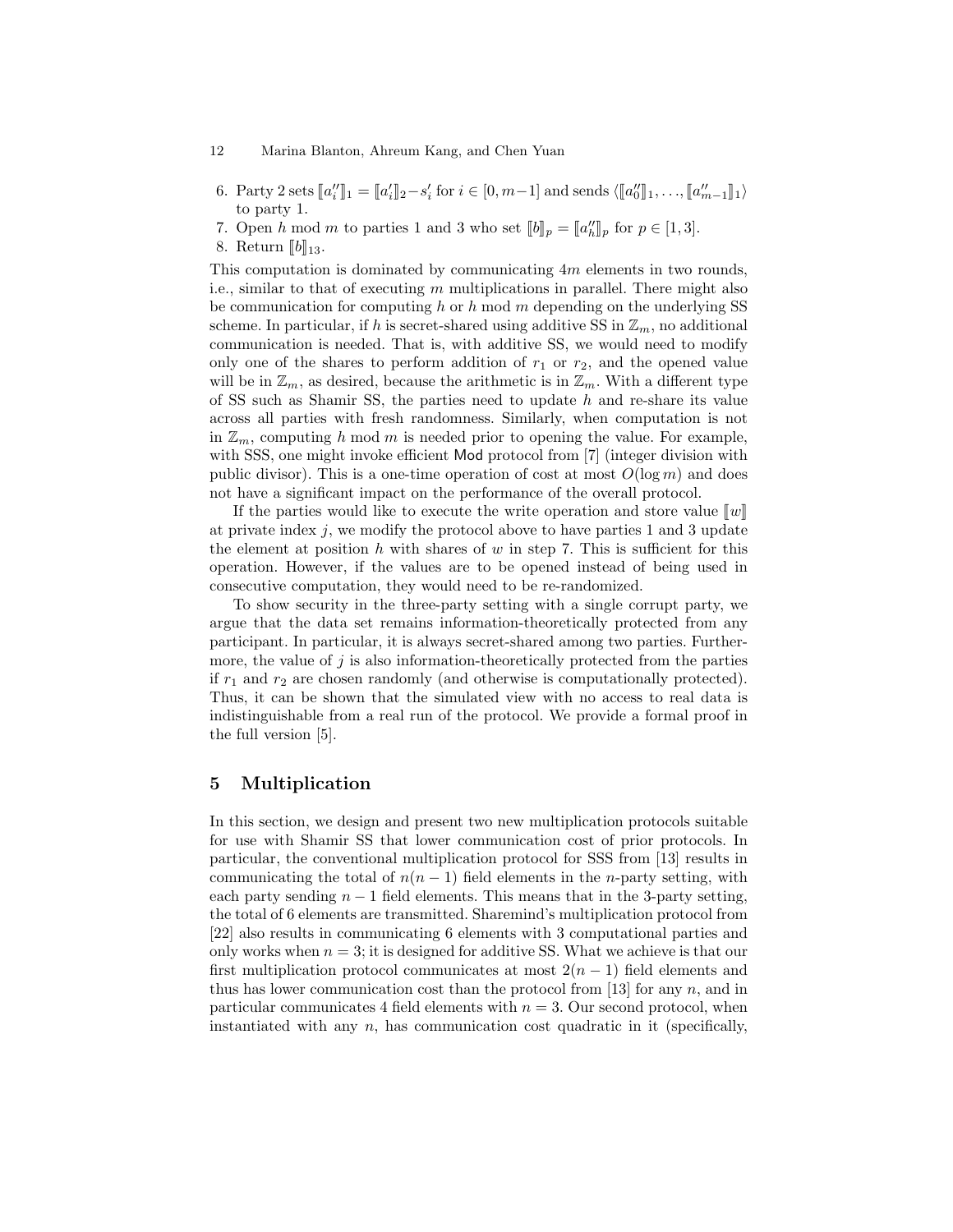| Protocol                         |          | $n$ -party |  |                                 |  |  |  |
|----------------------------------|----------|------------|--|---------------------------------|--|--|--|
|                                  | comm.    |            |  | rounds comp. comm. rounds comp. |  |  |  |
| Mult1 (section $5.1$ ) 1         | $2t - 1$ | $O(n^{t})$ |  |                                 |  |  |  |
| Mult2 (section $5.2$ ) $ n-t-1 $ |          | O(n)       |  |                                 |  |  |  |

Table 1. Summary of proposed multiplication protocols.

it is *nt*), but for  $n = 3$  communicates only 3 field elements. It also uses fewer local operations for larger  $n$  than our first construction. Our optimizations are tailored to the settings when the number of parties  $n$  is not large. Both of our multiplication protocols are secure in the computational setting (as opposed to the information-theoretic setting in the presence of secure channels in [13]). We do not view this as a disadvantage because information-theoretically secure protocols rely on secure channels for communication, which are also built on computational assumptions.

A summary of our proposed multiplication protocols is given in Table 1. Communication refers to the average number of field elements transmitted by a party (i.e., all communication divided by the number of parties) and computation refers to the average work performed by a party including local and communication work. Performance is dominated by communication and round complexity unless local work is excessive.

#### 5.1 Linear-Communication Multiplication

Our starting point was the multiplication protocol from [9] (figure 4 in section 3.3). The high-level structure of the computation is as follows: On input shares of a and b, each participant performs local multiplication of its shares (which raises the degree of the resulting polynomial to  $2t$ ) and sends the result protected by a random element for reconstruction to a dedicated party (called the king). The king performs the reconstruction and announces the result to all other parties who use the opened value to adjust their respective shares. The protocol can be specified as given and uses two different types of sharings of the same field element. Namely, we have conventional t-sharing of x denoted by  $[x]$  and  $2t$ sharing of x denoted by  $\langle x \rangle$ , where shares are computed using a polynomial of degree 2t and at least  $2t+1$  different shares are required for reconstruction of x.

 $[c] \leftarrow \mathsf{Mult}([a], [b])$ 

- 1.  $([r], \langle R \rangle) \leftarrow \mathsf{DRand}();$
- 2. Each  $p \in [1, n]$  computes  $\langle D \rangle_p = [a]_p \cdot [b]_p + \langle R \rangle_p$  and sends  $\langle D \rangle_p$  to the king;
- 3. The king reconstructs  $D \leftarrow \mathsf{Open2}(\langle D \rangle)$  and sends D to each party;
- 4.  $[c] = D [r];$
- 5. return  $[c]$ ;

Operation DRand (double random) refers to generation of a random value under two different types of secret sharing: t-sharing and 2t-sharing. In other words, the execution of  $([r], \langle R \rangle) \leftarrow \mathsf{DRand}()$  produces two different sharings of the same value:  $[r]$  and  $\langle R \rangle$  reconstruct to the same field element, but each sharing uses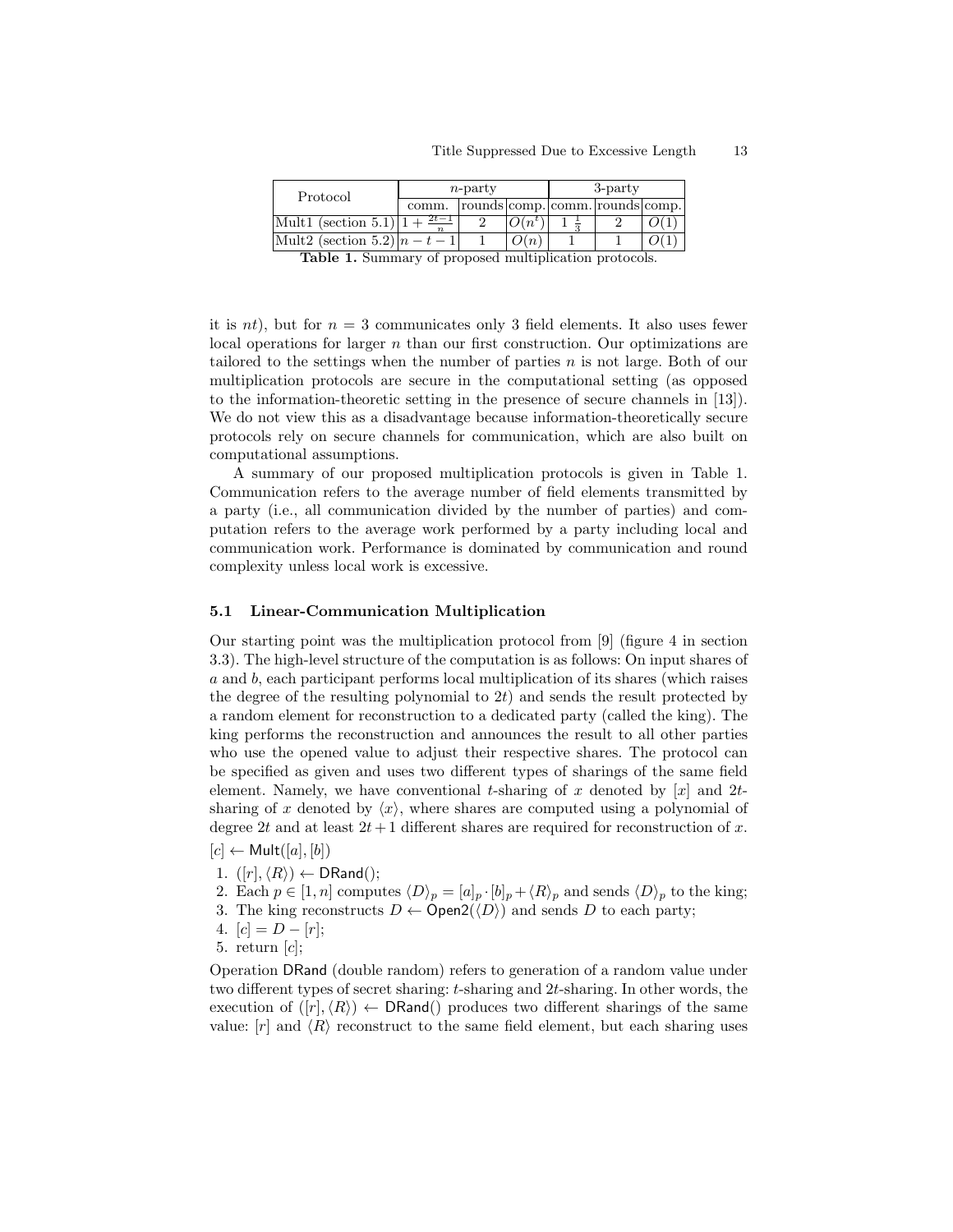#### 14 Marina Blanton, Ahreum Kang, and Chen Yuan

its own randomness. Open2 is similar to Open that reconstructs a value from its shares, but Open2 takes its input represented using 2t-sharing and thus requires at least  $2t + 1$  shares for reconstruction.

The conventional implementation of Open (or Open2) involves parties sending their shares to others, after which each party reconstructs the value locally using its own and received shares. This requires  $O(n^2)$  communication for any  $t =$  $O(n)$ . However, with the use of a dedicated king, the overall communication can be lowered to  $O(n)$ , where the value is reconstructed only by the king. To realize Open2 in this way, we need  $2t$  participants to communicate their share to the king, who reconstructs the value and consequently communicates it to all other  $n-1$  participants. With  $n = 2t + 1$ , we obtain  $2n - 2 = 4t$  transmitted field elements, which for the (3,1) setting corresponds to communicating the total of 4 elements. When  $n > 2t + 1$ , still only 2t parties send their shares to the king, and the total number of communicated elements is  $2t + n - 1$ .

Our main optimization consists of computing double randoms as in DRand non-interactively. While the goal of [9] was to design protocols secure in the stronger, malicious model, even their preliminary construction secure in the semihonest security setting was not very cheap. Performing double random generation in a batch of size  $\ell = n - t$  required  $O(n\ell + n^2)$  communication measured in field elements. We can entirely eliminate this communication by utilizing replicated secret sharing and using computational security.

We start by saying that it is possible to generate pseudo-random  $[r]$  noninteractively using RSS as described in section 3. Then if the same key shares are used in a related setup with a threshold set to  $2t$ , we would be able to non-interactively generate  $\langle R \rangle$ , where  $R = r$ . This, however, leads to the use of correlated randomness in the generation of  $[r]$  and  $\langle R \rangle$ , which is not sufficient to provide the necessary security guarantees for our use of these shares. Instead, our approach is as follows: we first generate [r] non-interactively using RSS. To create a 2t-sharing of  $r$  using fresh randomness, we first raise the degree of r's secret sharing representation to 2t by multiplying it by another degreet polynomial corresponding to [1]. Lastly, we randomize the resulting shares by adding fresh  $\langle 0 \rangle$  to the result. The last step is accomplished by calling the protocol for pseudo-random zero sharing from [8], denoted as PRZS. Luckily, that construction is already given for creating  $\langle 0 \rangle$  where the representation uses a polynomial of degree 2t. We obtain the following construction for DRand that assumes pre-distributed shares  $k_T$  and a fixed representation of  $[1]^5$ :

 $([r], \langle R \rangle) \leftarrow \mathsf{DRand}()$ 

- 1.  $[r] \leftarrow PRSS()$ ;
- 2.  $\langle 0 \rangle \leftarrow PRZS($ );
- 3. Each  $p \in [1, n]$  computes  $\langle u \rangle_p = [r]_p \cdot [1]_p;$
- 4.  $\langle R \rangle = \langle u \rangle + \langle 0 \rangle$ ;
- 5. return  $([r], \langle R \rangle);$

<sup>5</sup> Note that it is very easy to generate a fixed representation of [1] by choosing any degree-t polynomial that evaluates to 1 at 0, e.g., by setting all of its coefficients to 1. Each party computes  $[1]_p$  using that polynomial and uses it in all calls to DRand().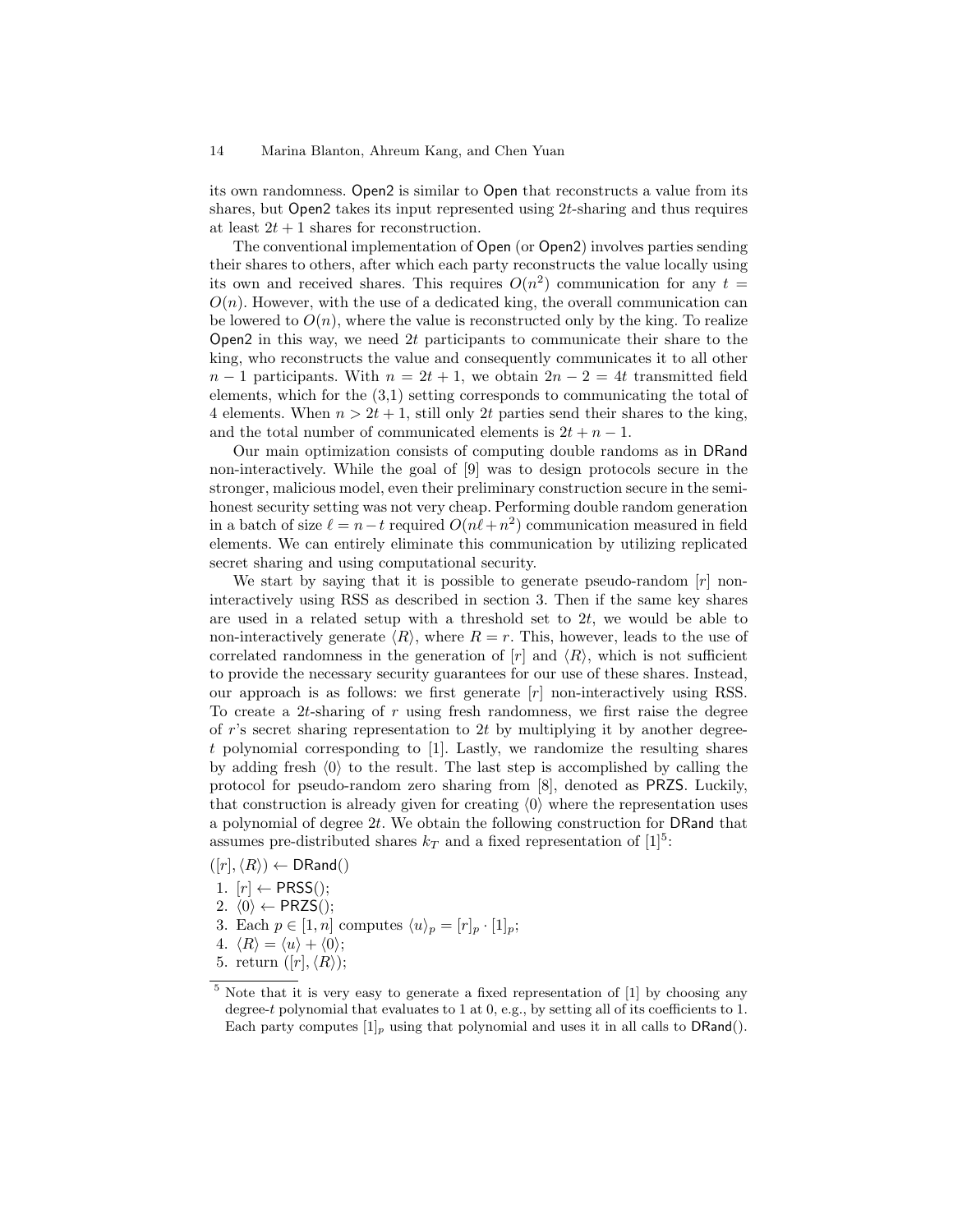Returning to the performance of our multiplication operation, we obtain communication of  $2t + n - 1 \leq 2n - 2$  field elements, which we can contrast with  $n(n-1)$  field elements in the solution of [13]. For a  $(3,1)$ -sharing, the reduction is by a factor of  $6/4 = 1.5$ ; for a  $(5, 2)$ -sharing, it is by a factor of 2.5, and the difference continues to grow with  $n$ .

To demonstrate security, we note that we only modified the DRand functionality from that of the multiplication protocol from [9]. Our DRand protocol, however, only invokes secure building blocks (PRSS and PRZS) and only operates on shares for the remaining computation without disclosing any values. This means that we can easily create a simulator which will not be able to distinguish between the real and simulated views. See the full version for a detailed proof.

#### 5.2 Alternative Multiplication

As mentioned before, we present another multiplication protocol that outperforms the protocol above in terms of communication only when  $n = 3$ . However, it can still be useful for higher values of  $n$  because the total work is limited by  $O(n)$  per party and does not require the use of replicated secret sharing.

The idea behind this solution is that the parties locally multiply their shares, which, as before, raises the polynomial degree to  $2t$  and results in a  $2t$ -sharing of the product. To convert the product to a t-sharing, each participant re-shares its value using t-sharing and uses interpolation to compute the result similar to [13]. The difference is that instead of choosing a new random polynomial to do re-sharing, each party uses  $t$  pseudo-random points to create the polynomial. These points, together with the party's secret, define the polynomial and allow for the evaluation of the polynomial on other points. Then the pseudo-random points serve the role of the shares for t out of n participants, while the remaining shares are computed by the owner of the secret and are communicated to the remaining parties. The idea is that a pseudo-random value can be generated by two participants without communication and this approach reduced overall communication from  $n(n-1)$  to  $n(n-t-1)$  field elements, which is a factor of 2 with  $n = 2t + 1$ . In particular, in the case of  $(3, 1)$  secret sharing, we have each party transmitting 1 field element, for the total of 3 field elements and 25% bandwidth reduction compared to the previous multiplication protocol in section 5.2. This also matches best-known 3-party multiplication communication cost based on custom replicated secret sharing arithmetic from [3].

Before we proceed with the algorithm specification, we need to define additional notation. For a secret-shared [x], we let  $f_x()$  denote the underlying polynomial according to which the shares of x were computed (i.e.,  $[x]_p$  corresponds to  $f_x(p)$  and  $[x]_0 = f_x(0) = x$ . We also denote the procedure of reconstructing the polynomial  $f_x$  from at least  $t + 1$  shares of x by SSReconst<sub> $t+1$ </sub>. In addition, we let  $\lambda_p$  denote polynomial interpolation constants as defined in [13].

We define mapping  $\gamma$ , which for each participant p specifies t other parties with whom  $p$  shares PRG seeds for the purpose of non-interactive share computation of its secret. Specifically, for each  $\gamma(p, p') = 1$  we let  $k_{p, p'}$  be the seed shared by parties p and p' and let  $PRG(k_{p,p'})$ .next() denote retrieval of the next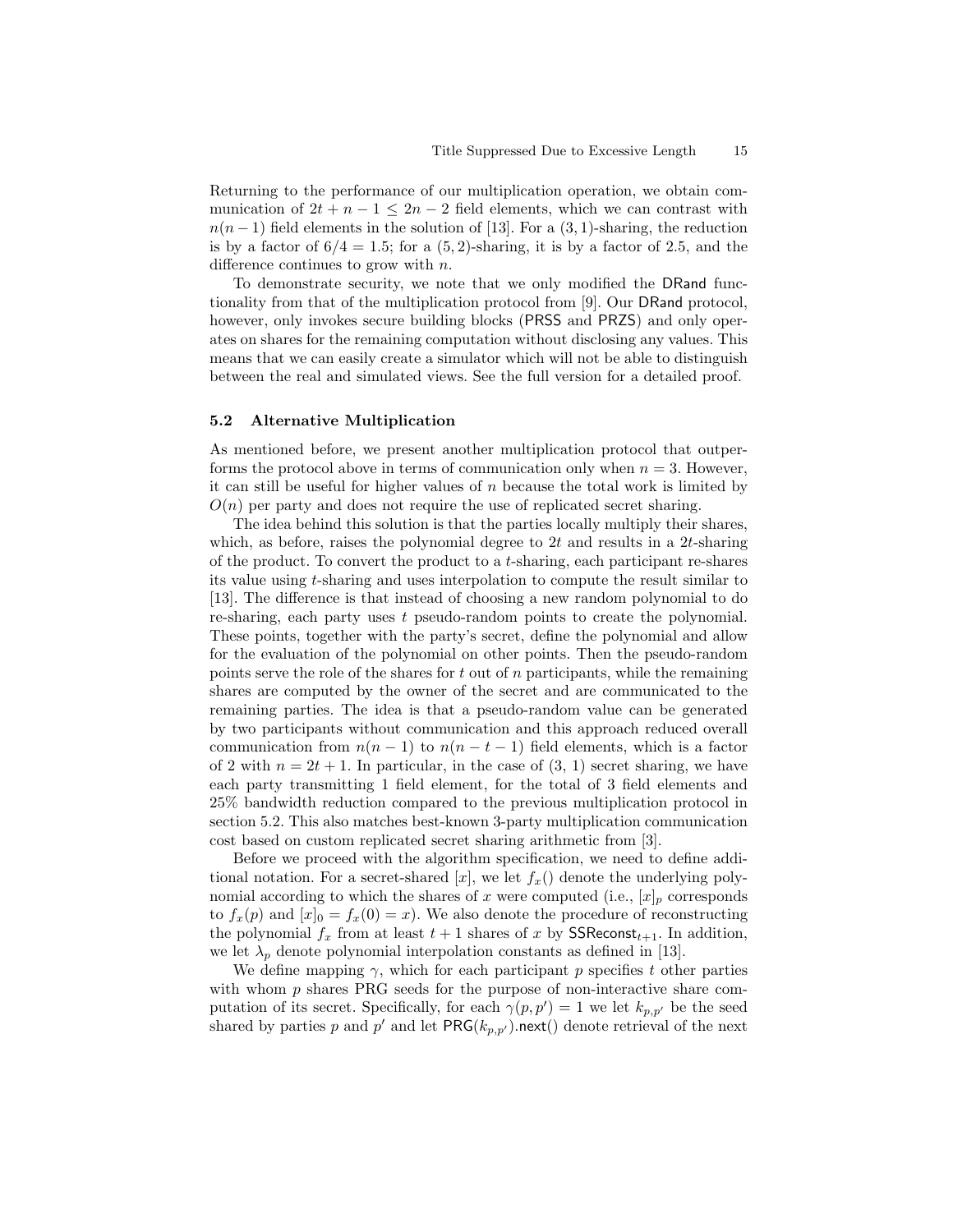field element from the PRG seeded by  $k_{p,p}$ . Our multiplication protocol then proceeds as follows:

 $[c] \leftarrow \mathsf{Mult}([a], [b])$ 

- 1. Each  $p \in [1, n]$  computes  $\langle c \rangle_p = [a]_p \cdot [b]_p$ ;
- 2. Each  $p \in [1, n]$  sets t shares  $\overline{[d_p]_{p'}} \leftarrow \overline{\textsf{PRG}}(k_{p,p'})$ .next() for each  $\{p' \mid \gamma(p,p') =$ 1} and one more share  $[d_p]_0 = \langle c \rangle_p;$
- 3. Each  $p \in [1, n]$  executes  $f_{\langle c \rangle_p} \leftarrow \mathsf{SSReconst}_{t+1}([d_p]);$
- 4. Each  $p \in [1, n]$  evaluates  $\hat{d}_p|_{p'} = f_{\langle c \rangle_p}(p')$  for each  $\{p' \mid \gamma(p, p') \neq 1\}$  and sends  $[d_p]_{p'}$  to party p' (other than  $p' = p$ ).
- 5. Each  $p \in [1, n]$  computes  $[c]_p = \sum_{p'=1}^n \lambda_{p'} [d_{p'}]_p$ , where  $[d_{p'}]_p$  was either received in step 4 or set as  $[d_{p'}]_p \leftarrow \mathsf{PRG}(\bar{k}_{p',p})\text{.next}(\text{)}\text{ (for }\{p'\mid \gamma(p',p)=1\});$ 6. return  $[c]$ ;

As discussed before, this protocol communicates  $n(n - t - 1)$  fields elements across all parties in a single round, and the local work per party is  $O(n)$ .

Security follows from the fact all computation proceeds on secret-shared values and no intermediate values get revealed. Conceptually this construction follows the structure of the multiplication protocol from [13], where we replace a number of shares to be pseudo-random instead of chosen at random. Thus, while the construction of [13] is secure against unbounded adversaries (assuming secure channels), our security holds in the computational setting. A complete proof is given in the full version.

# 6 Performance Evaluation

We have implemented the proposed array read and multiplication operations in C using single invocation as well as batched execution. Because the custom 3-party array read is asymmetric, our batched execution of that protocol used 3 threads, each taking on the role of a different party and with the workload divided evenly across the threads. We used the GNU Multiple Precision Arithmetic Library (GMP) [2] for field arithmetic and executed SSS constructions within the PICCO compiler framework [37]. We also execute original array read with private index and multiplication operations as previously implemented in PICCO. All of our protocols are evaluated in the three-party setting with a single corrupt party. For comparison, we also include runtimes of two-party Floram CPRG [10] using their implementation from [1]. This is one of the best performing ORAM constructions among two- and three-party implementations and its performance tells us at which array sizes ORAM techniques outperform linear scan. Note that ORAM use might involve additional overhead beyond what we report, e.g., for initializing ORAM or converting between different data representations.

We provide experiments in the LAN and WAN configurations. Our LAN experiments were carried out on identical machines with a 2.1GHz processor connected via 1Gbps Ethernet with one-way latency of 0.15ms. Our WAN experiments used local machines and one remote machine with a 2.4GHz processor. One-way latency between the remote and local machines was 23ms. We note that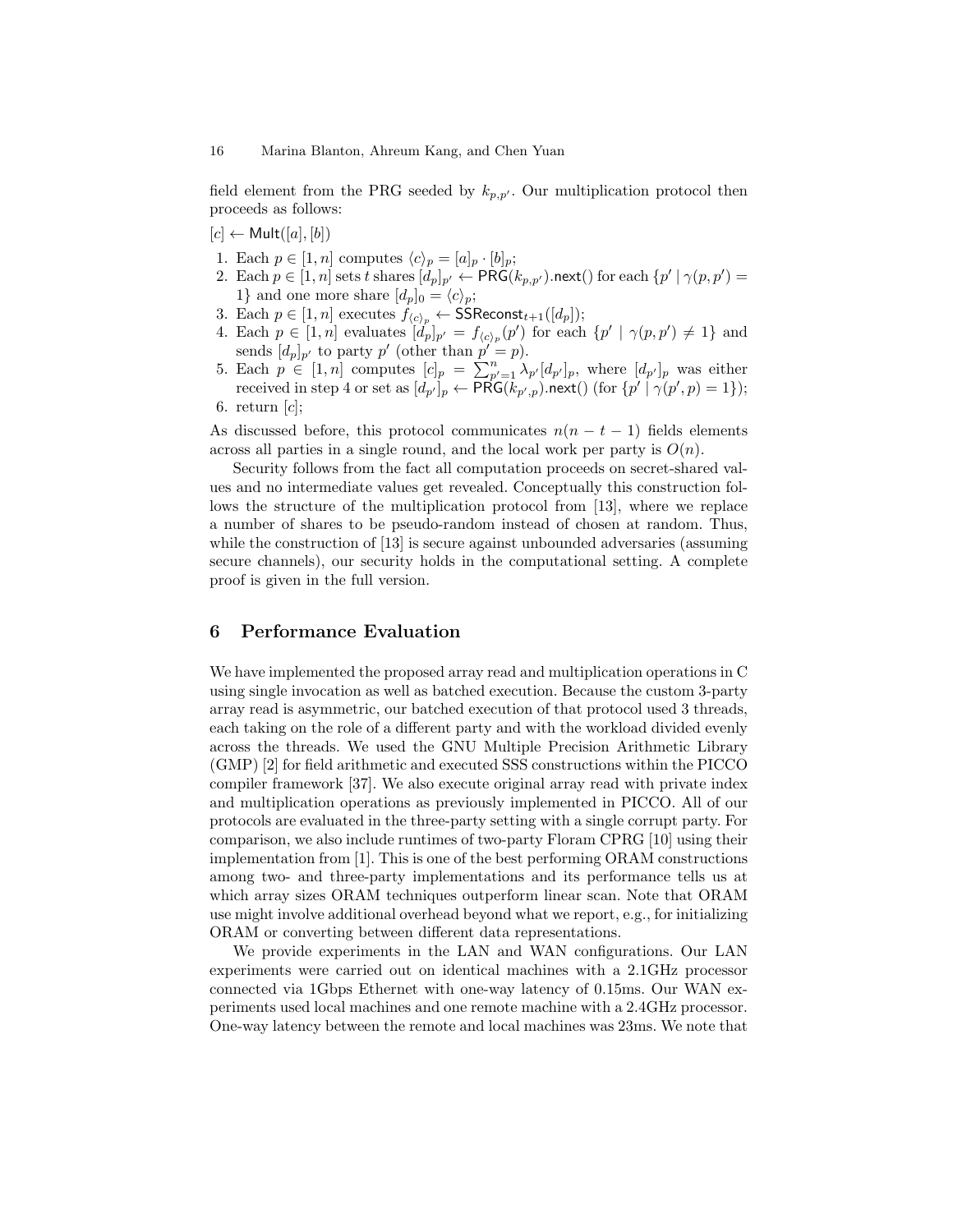

Fig. 1. Performances of array read with private index on a LAN (left) and WAN (right).

although the machine configurations were slightly different, we do not expect this to introduce inconsistencies in the experiments. In particular, computation time is dictated by the slower machines which do not change across our experiments and the introduced slowdown is attributed to the longer round-trip times and lower bandwidth in WAN experiments. All experiments except Floram used a single core and all experiments (except Floram) were executed over a 64-bit finite field and averaged over 100 executions.

Performance of array read is shown in Figures 1 in both LAN and WAN settings. We see that the custom three-party construction significantly outperforms other options and further improvements are possible with parallel execution (which we discuss later in this section). We also see that linear scan constructions outperform ORAM-based solutions for arrays of size up to  $2^{16}$  in the LAN setting and up to  $2^{21}$  in the WAN setting. The figure also shows the difference in the performance of our general array read protocol using the original multiplication protocol as implemented in PICCO (with 6 field elements communicated per multiplication) and the new multiplication protocol from section 5.2 (with 3 field elements per multiplication).

The difference between the two multiplication protocols is further detailed in Table 2, which shows that improved multiplication protocol provides up to over 30% and 70% runtime reduction in the LAN and WAN settings, respectively.

We further note that a flatter curve in Figure 1 indicates that round complexity or another portion of the computation sub-linear in the array size (Floram or linear scans for arrays of small sizes in the WAN setting) is the bottleneck. A steeper curve indicates that work linear in the array size (e.g.,  $O(m)$  communication in the case of linear scans) is the bottleneck.

We also provide measurement results for parallel execution of array read in Table 3. We compare the original PICCO multiplexer-based implementation with (i) our new general array read with new multiplication from section 5.2 and (ii) our custom 3-party array read from section 4.2. Substantial runtime reduction over single execution is observed for arrays of relatively small size and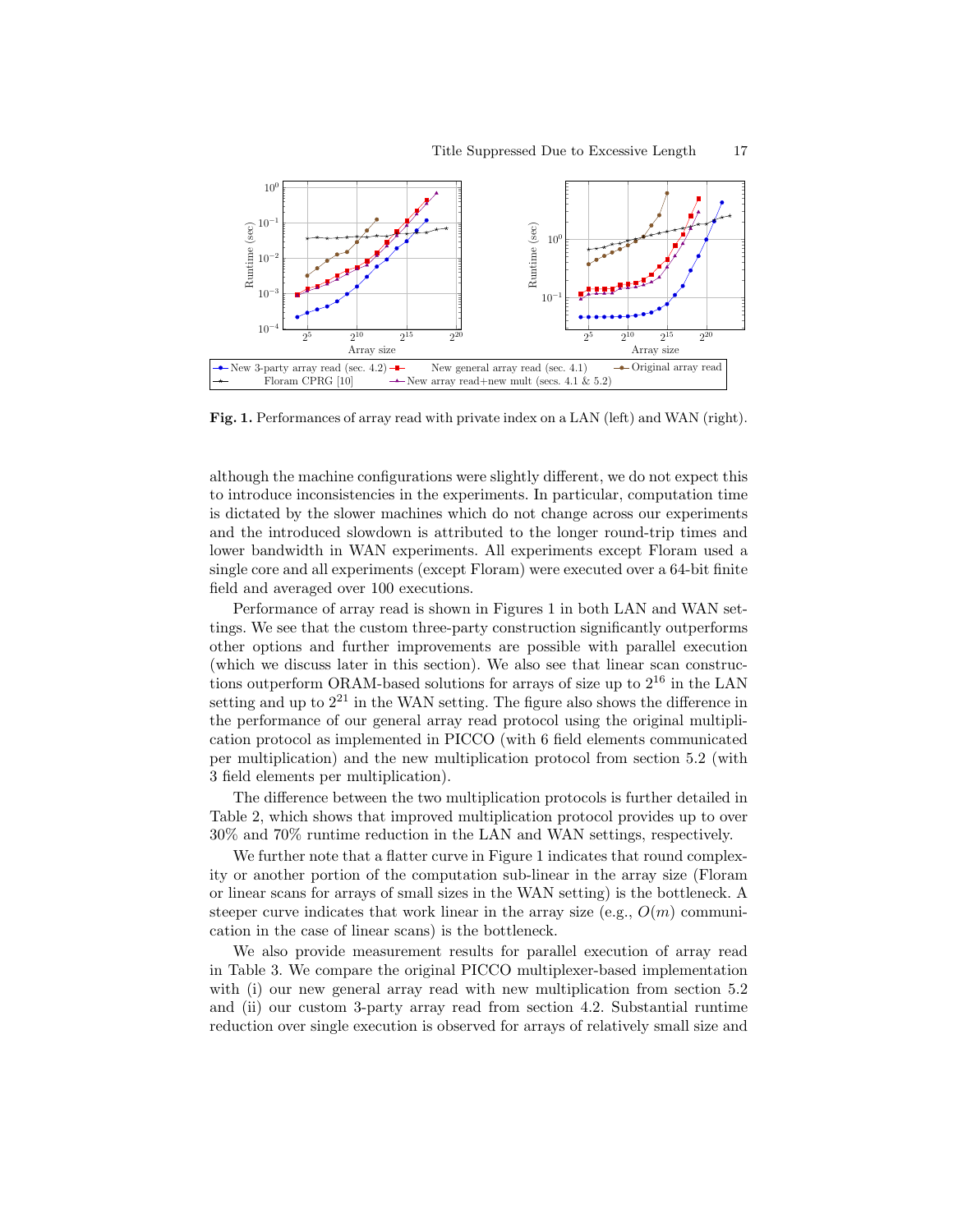18 Marina Blanton, Ahreum Kang, and Chen Yuan

| Setting                                                                                                                                                                                                                                  | LAN. |  |  |  |  |  | WA N |  |  |  |  |                                                                                                                                     |  |  |
|------------------------------------------------------------------------------------------------------------------------------------------------------------------------------------------------------------------------------------------|------|--|--|--|--|--|------|--|--|--|--|-------------------------------------------------------------------------------------------------------------------------------------|--|--|
| Batch size                                                                                                                                                                                                                               |      |  |  |  |  |  |      |  |  |  |  | $10\ \mid 10^2\ \mid 10^3\ \mid 10^4\ \mid 10^5\ \mid 10^6\ \mid 1\ \mid 10\ \mid 10^2\ \mid 10^3\ \mid 10^4\ \mid 10^5\ \mid 10^6$ |  |  |
| $\left  \text{Orig. mult.} \right  0.139 \left  0.169 \left  0.521 \right  2.24 \left  23.5 \left  246 \right  2.520 \right  22.9 \left  23.03 \left  23.8 \right  29.0 \right  178 \left  1119 \left  6760 \right  23.0 \right  100000$ |      |  |  |  |  |  |      |  |  |  |  |                                                                                                                                     |  |  |
| New mult. $[0.121] 0.144 [0.482] 1.59] 15.5 [170] 1,720] 15.39] 15.43] 15.8] 18.9] 53.55] 365] 3,750]$                                                                                                                                   |      |  |  |  |  |  |      |  |  |  |  |                                                                                                                                     |  |  |
| <b>Table 2.</b> Performance of the original [13] and new multiplication protocols (section                                                                                                                                               |      |  |  |  |  |  |      |  |  |  |  |                                                                                                                                     |  |  |

5.2) in the (3,1) setting on a LAN and WAN in batches of varying sizes in milliseconds.

|            |                                                                                      | Original array read |        |        |                      |      |        |        | New array read (sec. 4.1) New 3-party array read (sec. 4.2)   |       |                                                                                                       |        |  |
|------------|--------------------------------------------------------------------------------------|---------------------|--------|--------|----------------------|------|--------|--------|---------------------------------------------------------------|-------|-------------------------------------------------------------------------------------------------------|--------|--|
|            |                                                                                      | 10                  | $10^2$ | $10^3$ |                      | 10   | $10^2$ | $10^3$ |                                                               | 10    | $10^{2}$                                                                                              | $10^3$ |  |
|            |                                                                                      |                     |        |        |                      |      |        |        |                                                               |       | $24$ [0.0022] 0.0058 [0.025] 0.24 [0.00087] 0.0021 [0.0095] 0.0003 [0.00022] 0.00039 [0.00084] 0.0069 |        |  |
|            |                                                                                      |                     |        |        |                      |      |        |        |                                                               |       | $2^7$ 0.0085 0.028 0.26 2.33 0.0018 0.0071 0.044 0.46 0.00043 0.00075 0.0057                          | 0.048  |  |
|            | $2^{10}$ 0.029                                                                       | 0.28                |        |        |                      |      |        |        | $2.9$   27.2   0.0049   0.028   0.29   2.98   0.0016   0.0039 |       | 0.036                                                                                                 | 0.37   |  |
| $ 2^{13} $ | 0.27                                                                                 | 2.77                |        |        | $28.8$   276   0.022 | 0.22 | 2.2    |        | $22.5 \mid 0.0092 \mid$                                       | 0.027 | 0.28                                                                                                  | 3.21   |  |
| $2^{16}$   | 2.67                                                                                 | 27.8                |        |        | $267$ 2.689 0.174    | 1.75 | -17.6  | 180    | 0.061                                                         | 0.23  | 2.41                                                                                                  | 26.1   |  |
|            | Table 3. Performance of array read with private index for varying array sizes and in |                     |        |        |                      |      |        |        |                                                               |       |                                                                                                       |        |  |

batches of varying size (from 1 to  $10<sup>3</sup>$ ) on a LAN in seconds. General constructions used  $(3, 1)$  setting.

improvement is present for all sizes in the case of the custom 3-party array read. The largest difference between the original and our general solution is by a factor of 16 with array size of  $2^{16}$  and batch size of 10 and the largest difference between the original and our custom 3-party solution is by a factor of over 120 for the same configuration.

We also attempted to compare performance of our array read protocols with that of the parallel array access protocols from [25], which is designed to do many simultaneous read or write operations in a batch. Because the protocols were implemented in the Sharemind setting using different underlying arithmetic and building blocks, a direct comparison is not possible. Furthermore, the results were plotted in the log-scale and therefore extracted precise numbers is difficult and we can only offer approximate insights. The experiments in [25] were run on a cluster of three 12-core 3GHz computers on a 1Gbps LAN. Our conclusion was that our solutions significantly outperform that from [25] when either the array size is rather small or when the number of parallel invocations is low (or both). For example, performing 5 parallel reads from an array of size  $5 \text{ costs} > 10 \text{ms}$ in [25], which is 5 and 25 times slower than executing 10 reads from an array of size  $2<sup>4</sup>$  in our general and 3-party solutions, respectively (recall that Sharemindbased implementation in [25] also works only with three parties). Performing 100 and 1 simultaneous reads from an array of size of 100 takes around 100ms and 50ms, respectively, which is 2 and respectively  $> 25$  times slower than the same number of reads from an array of  $2<sup>7</sup>$  in our general protocol, and  $> 17$  and 115 times slower than our 3-party protocol. Executing a single read is always faster in our solution for all available data points by a significant amount (1–3 orders of magnitude). Where the construction of [25] can offer advantage over our solutions is when both the number of parallel reads and the array size are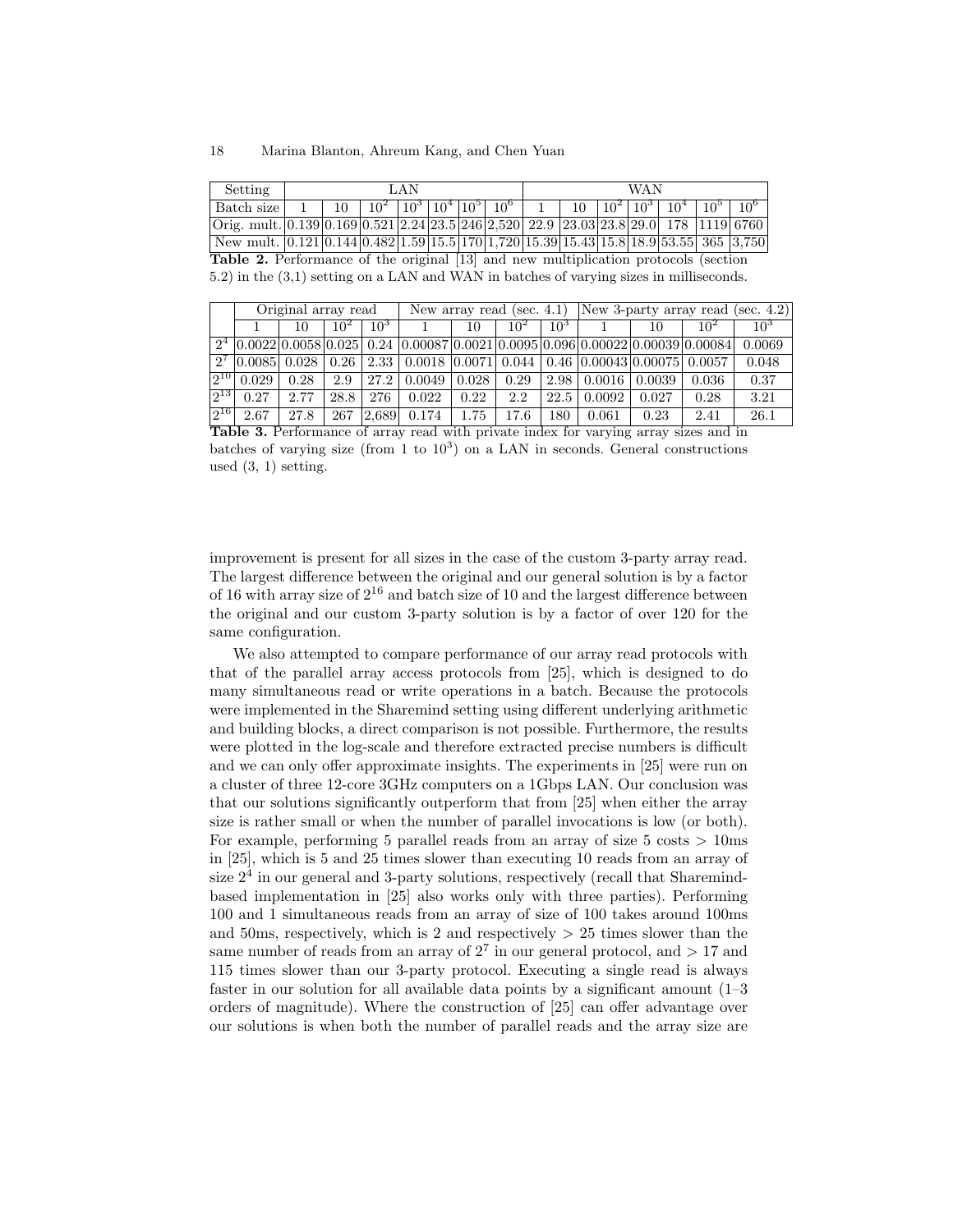large. The largest advantage we can observe for 1000 simultaneous reads from an array of size 216, where our general construction is slower than the results from [25] by about a factor of 18 while our three-party construction is only slower by about 2.5 times.

# 7 Conclusions

In this work we study performance improvements to certain common building blocks in secure multi-party computation based on secret sharing. We present optimized protocols for reading or writing an element of an array at a private index and for integer multiplication. Most of our constructions are based on Shamir secret sharing with the exception of one array access construction. The latter uses 2-out-of-2 additive secret sharing in the three-party setting with honest majority, but offers superior performance compared to general constructions. To be compatible with computation based on Shamir secret sharing, we provide conversion procedures to convert between the two representations. We implement the presented constructions in the setting with three computational parties and show that they offer attractive performance in both LAN and WAN settings.

# Acknowledgments

This work was supported in part by grant CNS-1705262 from the National Science Foundation, Google Faculty Research Award, and grant 2018R1A6A3A01011337 from the National Research Foundation of Korea. Any opinions, findings, and conclusions or recommendations expressed in this publication are those of the authors and do not necessarily reflect the views of the funding agencies. We also acknowledge the NSF-sponsored Global Environment for Network Innovations (GENI) test bed, which allowed us to run WAN experiments.

# References

- 1. Floram implementation. https://gitlab.com/neucrypt/floram/tree/floram-release.
- 2. The GNU multiple precision arithmetic library. https://gmplib.org/.
- 3. T. Araki, J. Furukawa, Y. Lindell, A. Nof, and K. Ohara. High-throughput semihonest secure three-party computation with an honest majority. In ACM CCS, pages 805–817, 2016.
- 4. F. Bayatbabolghani, M. Blanton, M. Aliasgari, and M. Goodrich. Secure fingerprint alignment and matching protocols. arXiv Report 1702.03379, 2017.
- 5. M. Blanton, A. Kang, and C. Yuan. Improved building blocks for secure multiparty computation based on secret sharing with honest majority. ePrint Archive Report 2019/718, 2019.
- 6. P. Bunn, J. Katz, E. Kushilevitz, and R. Ostrovsky. Efficient 3-party distributed ORAM. ePrint Archive Report 2018/706, 2018.
- 7. O. Catrina and S. De Hoogh. Improved primitives for secure multiparty integer computation. In SCN, pages 182–199, 2010.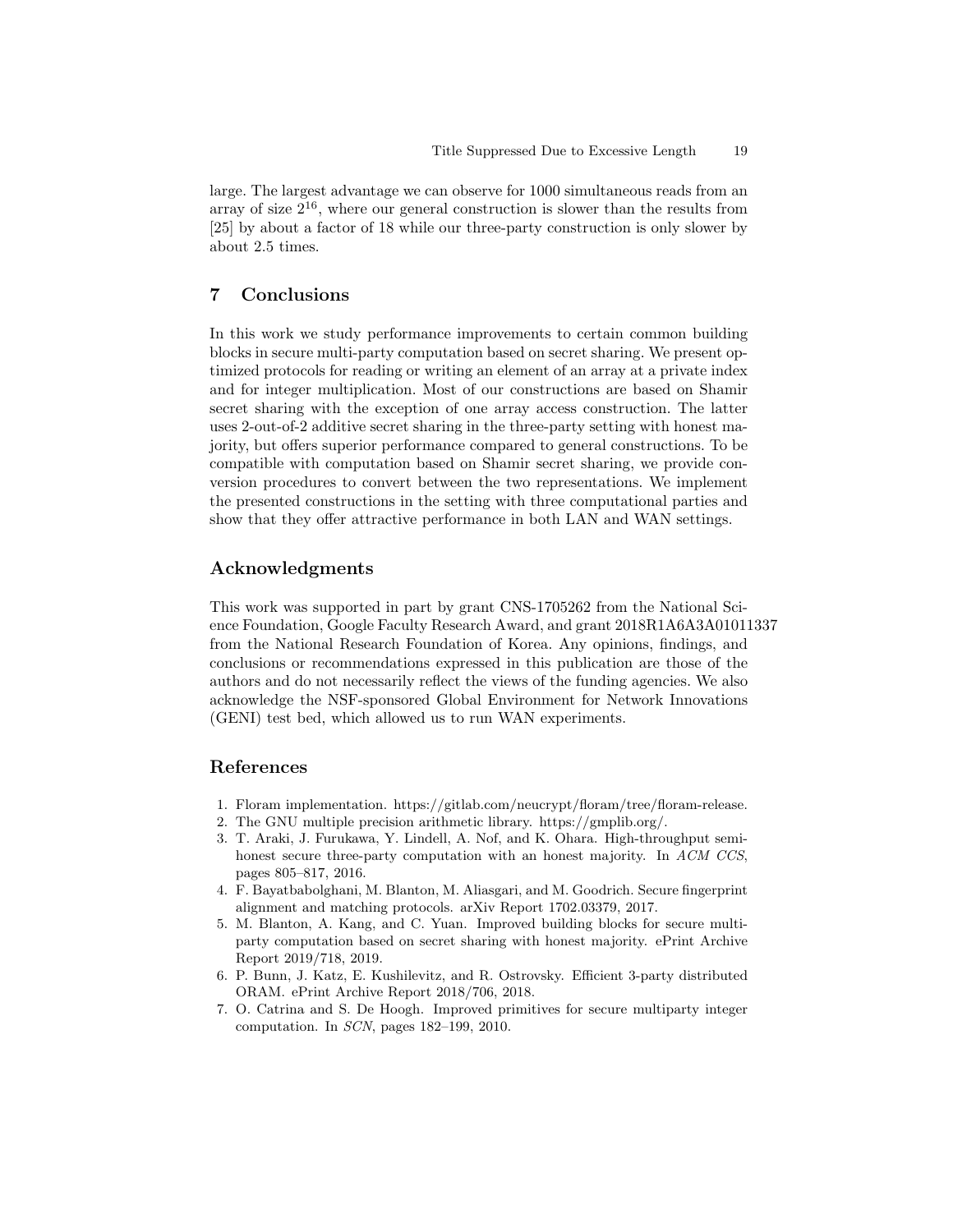- 20 Marina Blanton, Ahreum Kang, and Chen Yuan
- 8. R. Cramer, I. Damgård, and Y. Ishai. Share conversion, pseudorandom secretsharing and applications to secure computation. In TCC, pages 342–362, 2005.
- 9. I. Damgård and J. Nielsen. Scalable and unconditionally secure multiparty computation. In CRYPTO, pages 572–590, 2007.
- 10. J. Doerner and A. Shelat. Scaling ORAM for secure computation. In ACM CCS, pages 523–535, 2017.
- 11. S. Faber, S. Jarecki, S. Kentros, and B. Wei. Three-party ORAM for secure computation. In ASIACRYPT, pages 360–385, 2015.
- 12. C. W. Fletcher, M. Naveed, L. Ren, E. Shi, and E. Stefanov. Bucket ORAM: Single online roundtrip, constant bandwidth oblivious RAM. ePrint Archive Report 2015/1065, 2015.
- 13. R. Gennaro, M. Rabin, and T. Rabin. Simplified VSS and fast-track multiparty computations with applications to threshold cryptography. In PODC, pages 101– 111, 1998.
- 14. O. Goldreich. Towards a theory of software protection and simulation by oblivious RAMs. In ACM STOC, pages 182–194, 1987.
- 15. O. Goldreich and R. Ostrovsky. Software protection and simulation on oblivious RAMs. Journal of the ACM, 43(3):431–473, 1996.
- 16. T. Hoang, C. D Ozkaptan, A. A Yavuz, J. Guajardo, and T. Nguyen.  $S^3$ ORAM: A computation-efficient and constant client bandwidth blowup ORAM with Shamir secret sharing. In *ACM CCS*, pages 491–505, 2017.
- 17. M. Ito, A. Saito, and T. Nishizeki. Secret sharing schemes realizing general access structures. In IEEE Globecom, pages 99–102, 1987.
- 18. S. Jarecki and B. Wei. 3PC ORAM with low latency, low bandwidth, and fast batch retrieval. In ANCS, pages 360–378, 2018.
- 19. S. Karan and J. Zola. Scalable exact parent sets identification in Bayesian networks learning with Apache Spark. In IEEE HiPC, pages 33–41, 2017.
- 20. M. Keller and P. Scholl. Efficient, oblivious data structures for MPC. In ASI-ACRYPT, pages 506–525, 2014.
- 21. M. Keller and A. Yanai. Efficient maliciously secure multiparty computation for RAM. In EUROCRYPT, pages 91–124, 2018.
- 22. L. Kerik, P. Laud, and J. Randmets. Optimizing MPC for robust and scalable integer and floating-point arithmetic. In FC Workshops, pages 271–287, 2016.
- 23. M. Koivisto. Parent assignment is hard for the MDL, AIC, and NML costs. In International Conference on Computational Learning Theory, pages 289–303, 2006.
- 24. P. Laud. A private lookup protocol with low online complexity for secure multiparty computation. In ICICS, pages 143–157, 2014.
- 25. P. Laud. Parallel oblivious array access for secure multiparty computation and privacy-preserving minimum spanning trees. PoPETs, 2015(2):188–205, 2015.
- 26. R. Ostrovsky. Efficient computation on oblivious RAMs. In ACM STOC, pages 514–523, 1990.
- 27. L. Ren, C. W. Fletcher, A. Kwon, E. Stefanov, E. Shi, M. van Dijk, and S. Devadas. Ring ORAM: Closing the gap between small and large client storage oblivious RAM. ePrint Archive Report 2014/997, 2014.
- 28. G. Schwarz. The Annals of Statistics, 6:461–464, 1978.
- 29. A. Shamir. How to share a secret. Communications of the ACM, 22(11):612–613, 1979.
- 30. E. Shi, T-H. H. Chan, E. Stefanov, and M. Li. Oblivious RAM with  $O((\log N)^3)$ worst-case cost. In ASIACRYPT, pages 197–214, 2011.
- 31. E. Stefanov and E. Shi. Multi-cloud oblivious storage. In ACM CCS, pages 247– 258, 2013.